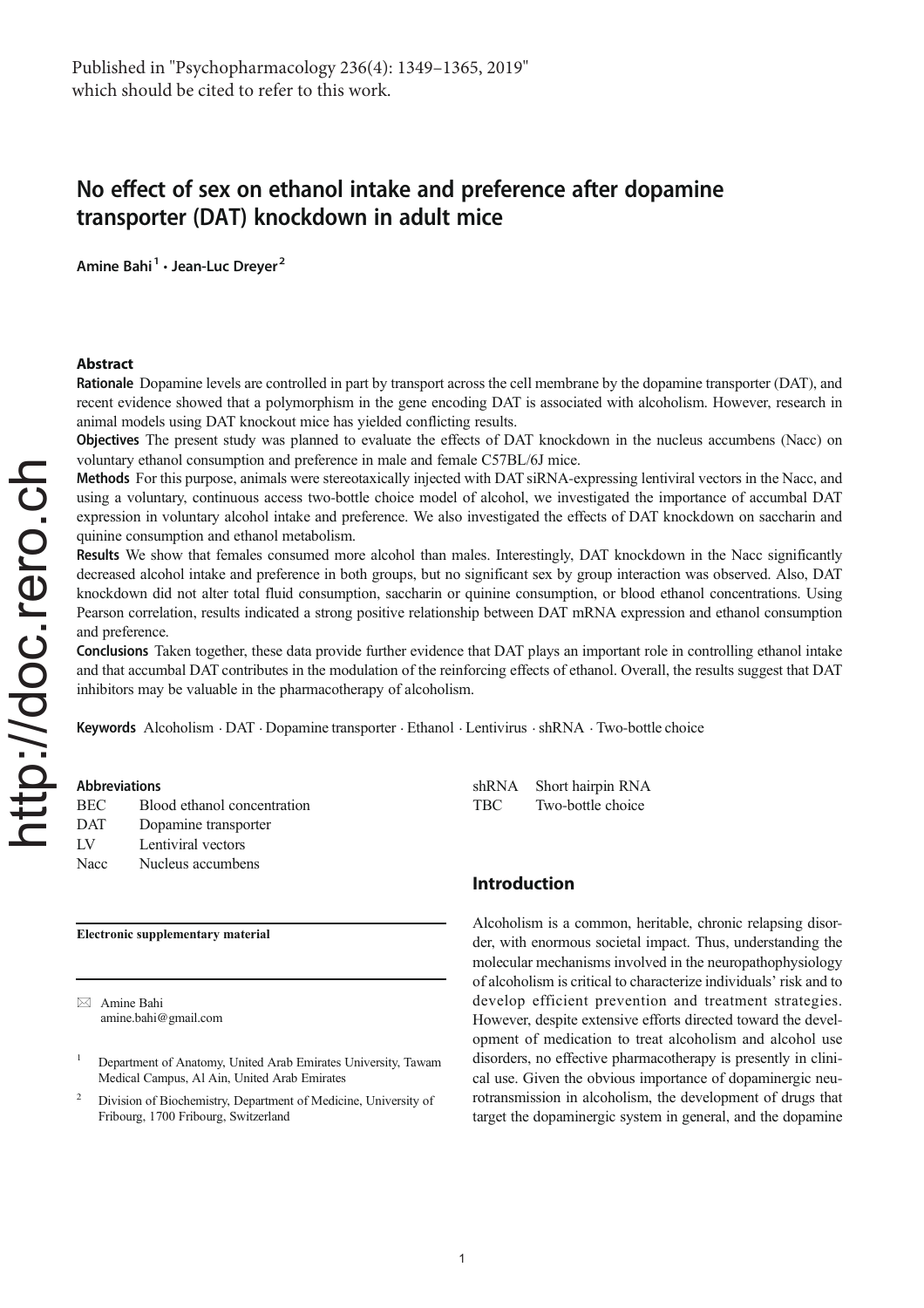transporter (DAT) in particular, may hold promise as a potential pharmacotherapy for alcoholism.

Extracellular dopamine concentrations are the net result of release and clearance from the synaptic space. In the mammalian CNS, uptake through the plasma membrane DAT is the main mechanism for regulating extracellular dopamine levels (Benoit-Marand et al. 2000). In fact, the main mechanism for clearing extracellular dopamine of the dorsal striatum and Nacc involves the neuronal DAT, rather than metabolism or diffusion (Cass et al. 1993), with the Nacc being more sensitive to the effects of inhibitors of dopamine uptake than is the dorsal striatum (Cass et al. 1993). By contrast, and because the norepinephrine transporter (NET) is present in much greater concentrations than DAT, in the prefrontal cortex (PFC), dopamine uptake in the PFC depends primarily on NET (Moron et al. 2002). DAT is a member of a larger family of sodiumand chloride-dependent transporters, which includes GABA, noradrenaline, serotonin, and glycine carriers [for review, see Gether et al. 2006]. DAT is a membrane protein located on dopaminergic cells, and like other monoamine transporters, it has 12 transmembrane domains with intracellular N- and Ctermini and belongs to the SLC6A family of Na<sup>+</sup>/Cl<sup>-</sup>-dependent symporters (Gainetdinov and Caron 2003). DAT is not ubiquitously expressed but is restricted to dopaminergic neurons within well-known neurological pathways associated to dopamine neurotransmission. In fact, Richtand and colleagues used a highly sensitive and specific nuclease protection assay and showed that DAT mRNAwas located solely in cell bodies of dopaminergic neurons, with the main expression seen in the substantia nigra/ventral tegmentum (SN/VTA), and lower but measurable expression within the hypothalamus (Richtand et al. 1995), with a different set of findings revealing an agedependent reduction in the number of SN DATimmunoreactive neurons (Ma et al. 1999). Also, immunocytochemistry using highly specific monoclonal antibodies indicated that mesencephalic DAT immunoreactivity was enhanced in the dendrites and cell bodies of neurons in the SN pars compacta and VTA, with a dense and heterogeneous staining in the striatum and nucleus accumbens (Ciliax et al. 1999). Positron emission tomography with  $\lceil {^{11}C} \rceil$  altropane indicated that DAT is located also in the midbrain and prefrontal cortex (Madras et al. 2005).

At the functional level, pharmacological or genetic manipulation of DAT, using knockout (KO) mice, resulted in disturbances of many behaviors. For example, DAT KO mice exhibit regular deficiency in prepulse inhibition (PPI) of the acoustic startle reflex, which is an operational task of sensorimotor gating (Ralph et al. 2001), that was associated with deficits of neuronal development in the prefrontal cortex (Kasahara et al. 2011). Moreover, during dopamine neuron neurogenesis, maternal cocaine exposure has long-lasting effects on dopaminergic neuronal functions lasting into early adulthood (Salvatore et al. 2004). This effect was correlated, at least in part, with stable DAT protein levels (Salvatore et al. 2004). As for cognition, nicotine treatment significantly improved KO mice impairment in cued spatial learning and memory tasks (Weiss et al. 2007). Because dopamine mediates food rewarding value, methylphenidate (DAT inhibitor) decreased energy intake from fat and carbohydrates in obese adolescents (Danilovich et al. 2014), suggesting that DAT is important for eating behavior. Also, since dopamine content in terminal areas was affected by seizure activity, the chemoconvulsant pentylenetetrazol reduced DAT mRNA expression in the substantia nigra pars compacta/ventral tegmentum area in the rat (Szot et al. 1997). Again, as catecholamines are known to regulate thermogenesis and circadian rhythms, the Drosophila melanogaster DAT-defective mutant showed a short sleep phenotype (Kume et al. 2005; Tomita et al. 2015), that was associated with increased metabolic rate and a thermophobic phenotype—a preference for lower temperatures compared to wild-type flies (Ueno et al. 2012). Likewise, a recent study reported that increased cortical dopamine/DAT, facilitated the clinical efficiency of the norepinephrine reuptake inhibitor, tapentadol, in neuropathic pain (Benade et al. 2017).

In addition, many studies have shown that DAT is implicated in the neuropathophysiology of affective disorders such as addiction to psychostimulants, like amphetamine and cocaine, that disturbs transporter trafficking, which in turn triggers a rapid insertion or removal of membranous DAT (Schmitt and Reith 2010). Furthermore, local infusions of nonviral small interfering RNAs into the ventral tegmental area/substantia nigra increased stress-induced immobility in the tail-suspension test indicating a prodepressant-like phenotype in mice (Chen and Lai 2010). However, Perona and coworkers showed that, compared to WT controls, DAT KO mice displayed significantly higher consumption of sucrose solution suggesting decreased anhedonia, decreased immobility, and increased swimming in the forced-swim test indicating an antidepressant-like phenotype (Perona et al. 2008). This outcome is paralleled by a significantly reduced anxiety-like behavior using the open field test (Pogorelov et al. 2005). But findings from positron emission tomography (PET) or single photon emission computed tomography (SPECT) studies, investigating DAT function in the striatum of patients with schizophrenia, yielded several conflicting results [for review, see Brunelin et al. 2013]. Because DAT maintains dopaminergic homeostasis, several reports showed that DAT KO mice exhibit increased hyperactivity and stereotypic behaviors (Giros et al. 1996), altered sensorimotor gating (Ralph et al. 2001), and impaired learning and working memory (Li et al. 2010), all of which reflect certain symptoms of schizophrenia (Gainetdinov et al. 2001) and attention-deficit hyperactivity disorder (ADHD) (Madras et al. 2005). Again, since central dopaminergic neurotransmission is significantly involved in the pathogenesis of autism spectrum disorder (ASD), Cartier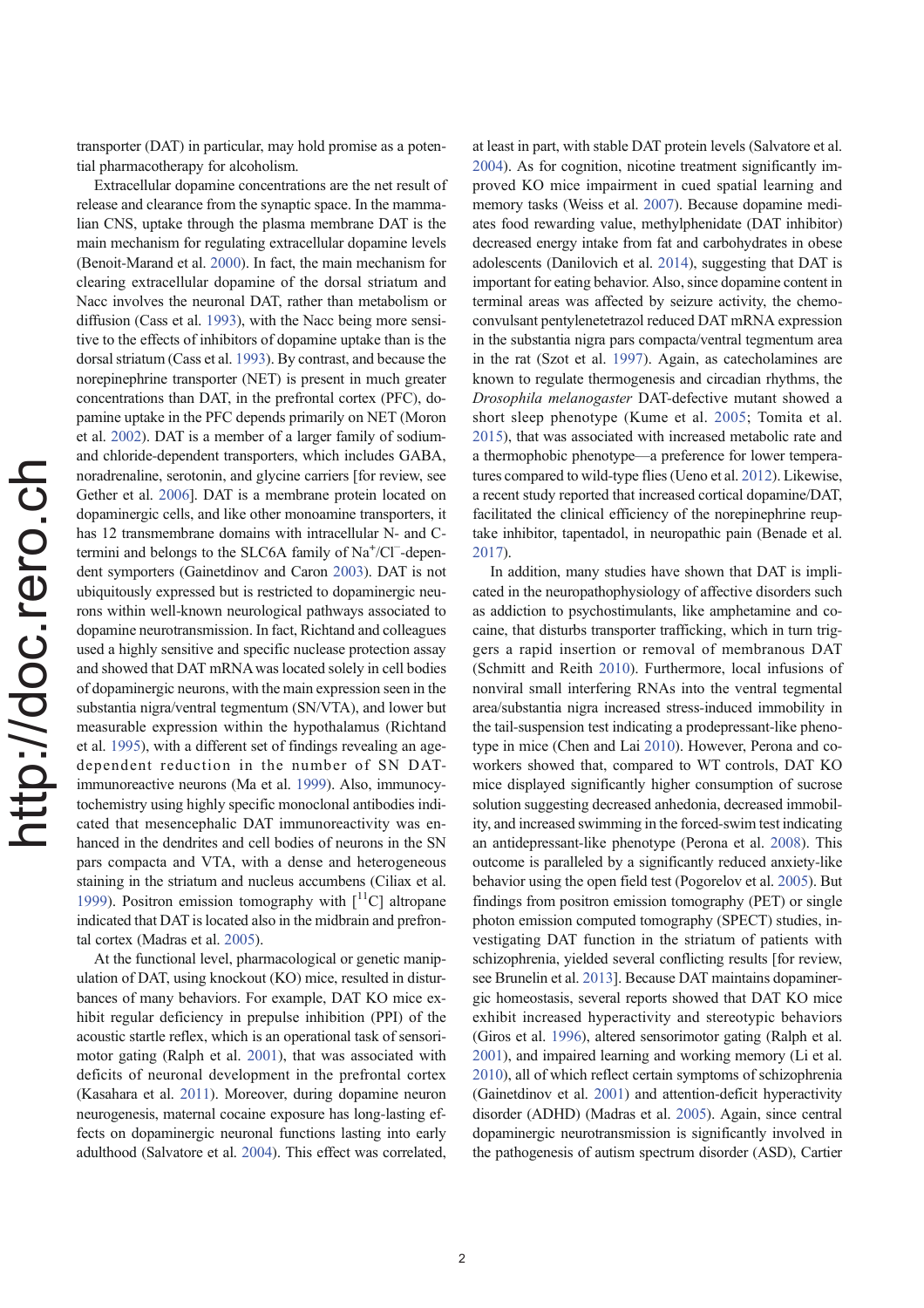and colleagues identified rare, inherited, functional missense variant in DAT gene (resulting in an Arg to Trp substitution at site 51) in separate individuals with ASD (Cartier et al. 2015), suggesting a major contribution of DAT in ASD. On the other hand, numerous lines of evidence support a "dopaminergic hypothesis" in the pathophysiology of Gilles de la Tourette syndrome (TS). In fact, and compared to healthy controls, patients severely affected with TS showed significantly lower methylation levels of DAT gene (Muller-Vahl et al. 2017), suggesting high DAT expression levels. These observations are in line with the results from another study in which a high level of DAT in bilateral striatum was found in drug-naive TS patients compared with that in normal controls (Liu et al. 2010), indicating that hyperfunctional DAT might be involved in the pathophysiology of TS. By contrast, drug-naive patients with obsessive–compulsive disorder (OCD) have a significantly reduced availability of striatal DAT (Hesse et al. 2005), and treatment with the selective serotonin reuptake inhibitor citalopram increased DAT availability by about 40% (Pogarell et al. 2005), indicating an imbalanced monoaminergic neurotransmitter modulation in OCD.

For alcohol use disorders, a link between a variable number tandem repeat (VNTR) polymorphism in the 3′ untranslated region of DAT and several alcohol withdrawal symptoms has been reported (Sander et al. 1997). Interestingly, post mortem brain samples from human alcoholics exhibited a significant downregulation of DAT binding sites in striatal tissue (Hirth et al. 2016), which was in line with earlier observations using post mortem tissue samples (Bergstrom et al. 2001). Further, using the immediate dopamine precursor  $[18F]$ DOP, human in vivo studies revealed that dopamine synthesis was increased but DAT availability was reduced in alcoholics (Tiihonen et al. 1998). Also, SPECT imaging indicated significantly lower DAT binding in alcoholics on admission for detoxification than in the nonalcoholics (Laine et al. 1999). Furthermore, after abstinence (4 weeks), DAT binding levels increased in the alcoholics to reach the levels of the healthy controls (Laine et al. 1999). However, Volkow and colleagues reported that alcoholics showed DAT binding levels similar to those in nonalcoholics (Volkow et al. 1996). The discrepancies between the above-mentioned studies could be, at least in part, explained by some of their limitations, such as the small size of the study samples, and the heterogeneity of the patients, although findings may not generalize to other ethnic backgrounds. Also, these studies did not inspect other aspects of the patients' genetic environment or their interactions with their environment. The critical importance of DAT implication in the neuropathophysiology of alcoholism was also demonstrated through studies using DAT KO mice that have produced divergent findings. In fact, a study by Savelieva and colleagues found that the partial deletion of DAT, in heterozygotes, resulted in increased fluid consumption in female mice but does not change ethanol preference in either sex, whereas

complete deletion of DAT, in KO mice, reduces ethanol preference in females (Savelieva et al. 2002). On the contrary, a totally independent study, using different transgenic animals, reported that deletion of DAT gene increased ethanol consumption in male KO mice, while female KO mice had higher ethanol preference (Hall et al. 2003). These contradictory observations and opposing phenotypic changes are possibly due to mechanisms of functional compensation commonly observed in KO mice. Therefore, to circumvent these discrepancies, using a different approach we tested the novel hypothesis that DAT in the Nacc contributes to the reinforcing properties of ethanol.

In this study, we used a standard two-bottle choice "TBC" drinking procedure to model ethanol consumption and preference in mice. Most of the studies used TBC procedures, which involve offering the possibility to drink either a diluted ethanol-containing solution (concentrations range from 3 to 30%) or water, for a fixed amount of time (typically in continuous 24-h periods). The ratio of ethanol intake relative to the total fluid intake is considered a measure of preference. In some cases, the TBC access to ethanol could be intermittent (Rosenwasser et al. 2013), but not always (Crabbe et al. 2012), which results in higher ethanol intake compared to continuous access. The strength of the behavioral procedures was highlighted by work showing that genetically identical mice tested in differing housing and experimental conditions influenced the outcomes from several different laboratories. Although the different research groups took drastic measures to preserve matching experimental conditions, the researchers could not justify 52% of the discrepancy in ethanol intake. Regardless, one of the most reliable behaviors across laboratories was ethanol intake in a 6-day TBC procedure (Crabbe et al. 1999). Even though, like any model, the TBC procedure does not reproduce the full spectrum of mechanisms involved in human alcohol consumption, it is considered relevant to human alcohol drinking (Dole 1986; Li et al. 1979) and is extensively used in experimental studies of alcohol drinking.

In the current series of experiments, we were specifically interested in determining if reduced ethanol consumption and preference could be achieved when lentiviral-mediated delivery of shRNA was used to target the accumbal DAT mRNAs in adult male and female C57BL/6 mice. In support of our hypothesis and as stated above, DAT mRNA is highly enriched in the Nacc (Ciliax et al. 1999), and there is strong evidence that accumbal DAT contributes critically to ethanolrelated behaviors (Hall et al. 2003; Morice et al. 2010; Savelieva et al. 2002). Therefore, we designed lentiviral vectors that expressed shRNA designed to target DAT mRNAs. These vectors, successfully used in our previous studies (Adriani et al. 2009; Adriani et al. 2010; Boyer and Dreyer 2008), were bilaterally infused into the Nacc of male and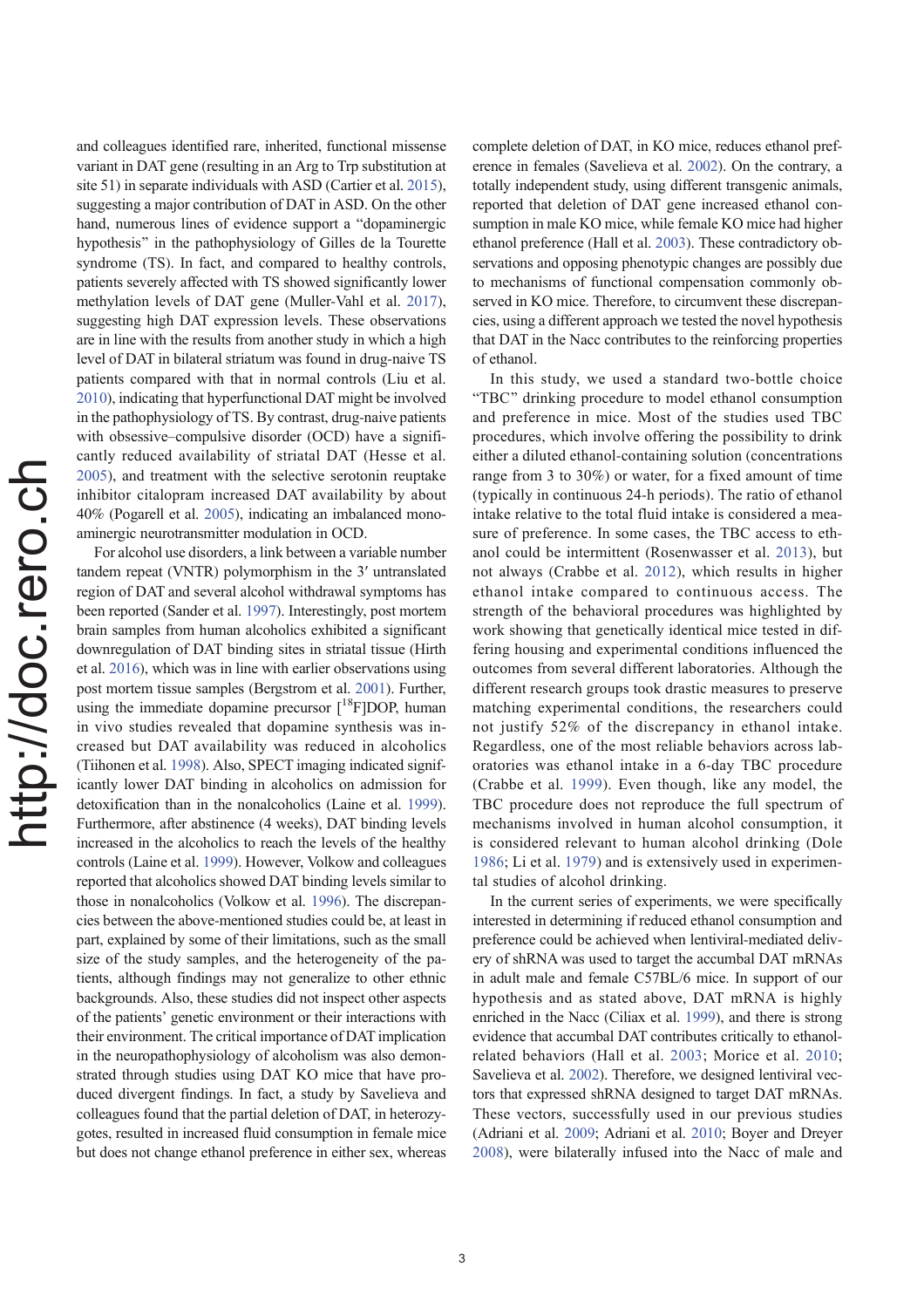female C57BL/6 mice and subsequently these animals were assessed for voluntary ethanol intake and preference using a standard TBC drinking procedure.

# Materials and methods

## Animals

Adult (10–12 weeks) male  $(n = 20)$  and female  $(n = 21)$ C57BL/6J mice were obtained from the local breeding facility of the College of Medicine & Health Sciences and maintained in a temperature-controlled ( $\sim$  22 °C) colony room with a 12-h light–dark cycle (06:00 to 18:00 lights on). The mice were housed in groups until they underwent stereotaxic surgery, after which they were singly housed throughout all subsequent testing. Bedding was produced locally and autoclaved before use. Water and food were available ad libitum throughout the experiment. Standard rodents' chow diet was obtained from the National Feed and Flour Production and Marketing Company LLC (Abu Dhabi, UAE). The local Animal Research Ethics Committee approved the procedures (Application Reference No. A27-12).

### Drugs

For the TBC drinking procedure, the ethanol solution (10%,  $v/v$ ) was prepared from Ethanol absolute BioChemica (Panreac Quimica SAU, Barcelona, Spain) and diluted using tap water. For taste sensitivity, saccharin sodium salt dihydrate  $(0.04$  and  $0.08\%$ ;  $w/v$  and quinine hemisulfate (35 and 70  $\mu$ M;  $w/v$ ) were dissolved in tap water. For the blood ethanol concentration (BEC) experiments, ethanol was dissolved in physiological saline 0.9% sodium chloride and sterile water and has been used for intraperitoneal (i.p.) injections at a dose of 1.2 g/kg.

#### Cloning of DAT shRNAs and lentivirus production

Plasmid construction was described in previously published work from our laboratory (Adriani et al. 2009, 2010; Boyer and Dreyer 2008). In brief, small interfering RNA (siRNA) were designed against rat DAT mRNA, and sequences were confirmed against available data to ensure DAT specificity. The pairwise sequence similarity search using BLAST algorithm indicated a 96% homology between rat and mouse sequences. The following target within DAT sequence was selected, based on Hannon's design criterion (http://katahdin. cshl.org: 9331/RNAi/html/rnai.html): AGC CAT GGA TGG CAT CAG AGC ATA CCT. An XhoI restriction site was added at 3′ and a U6-3′-specific 10mer at 5′, using the pSilencer 1.0-U6 (Ambion, UK) as a template and a U6 promoter-specific forward primer containing BamHI restriction site (5′-GCG GAT CCC GCT CTA GAA CTA GTG C-3′). The siRNA target was added to the mouse U6 promoter by PCR, using the following PCR program: 120 s at 94 °C (initial denaturation) followed by 35 cycles (45 s at 94 °C, 45 s at 64 °C, and 45 s at 72 °C) in 4% dimethyl sulfoxide (DMSO). The PCR product was digested with BamHI and XhoI, cloned into similar sites into pTK431 (graciously provided by Dr. Tal Kafri, UNC Gene Therapy Center), and predigested with the same restriction enzymes. The ligation product was amplified using  $DH5\alpha$ -competent bacteria and DNA minipreps were sequenced to verify the integrity of the construct. The control vector (Mock) consisted of an empty pTK31.

Mock and DAT siRNA-expressing lentiviral vectors (siDAT) were packaged through the co-transfection of human embryonic kidney 293T (HEK293T) cells, using calcium phosphate, with a LV packaging vector (pΔNRF) and a vesicular stomatitis virus glycoprotein pseudotyping plasmid (pMDG-VSV-G). Medium was collected at 24 and 48 h post transfection and virus concentrated by centrifugation. The supernatant was removed, and the virus was suspended in sterile cold phosphate-buffered saline (PBS) supplemented with 1% bovine serum albumin (BSA). Viral titers (approximately 10<sup>8</sup> –10<sup>9</sup> units/mL) were determined using a p24 antigen ELISA kit (Bahi et al. 2004, 2005a, b).

#### Stereotaxic injection of lentiviral vectors into the Nacc

For viral injection, the mice were first anesthetized with a cocktail of ketamine (100 mg/kg, i.p.) and xylazine (10 mg/kg, i.p.) and placed in a stereotaxic frame. A craniotomy was drilled and a 5-μL Hamilton microsyringe filled with a viral solution was lowered into the Nacc using the following coordinates:  $+1.7$  mm AP,  $\pm 0.75$  mm ML, and 4.5 mm ventral from the dural surface (Bahi 2016; Bahi et al. 2016; Bahi and Dreyer 2012, 2014; Franklin and Paxinos 1997). For each injection, 0.5 μL of viral particles were infused at a rate of 0.1  $\mu$ L/min. Following vector administration, the Hamilton microsyringe was left in situ for an additional 10 min to prevent backflow. After recovery, the mice were singly housed with access to two bottles and left to recover 10 days before behavioral experiments started. After recovery, the sex and virus combination yielded four experimental groups: malemock  $n = 9$ , male-siDAT  $n = 11$ , female-mock  $n = 10$ , and female-siDAT  $n = 11$ . The experimental timeline is depicted in Fig. 1a.

## Continuous voluntary access to alcohol in a two-bottle choice drinking paradigm

Voluntary ethanol consumption and preference were measured using a standard TBC paradigm as previously described (Bahi 2016; Bahi et al. 2016; Bahi and Dreyer 2012, 2014). In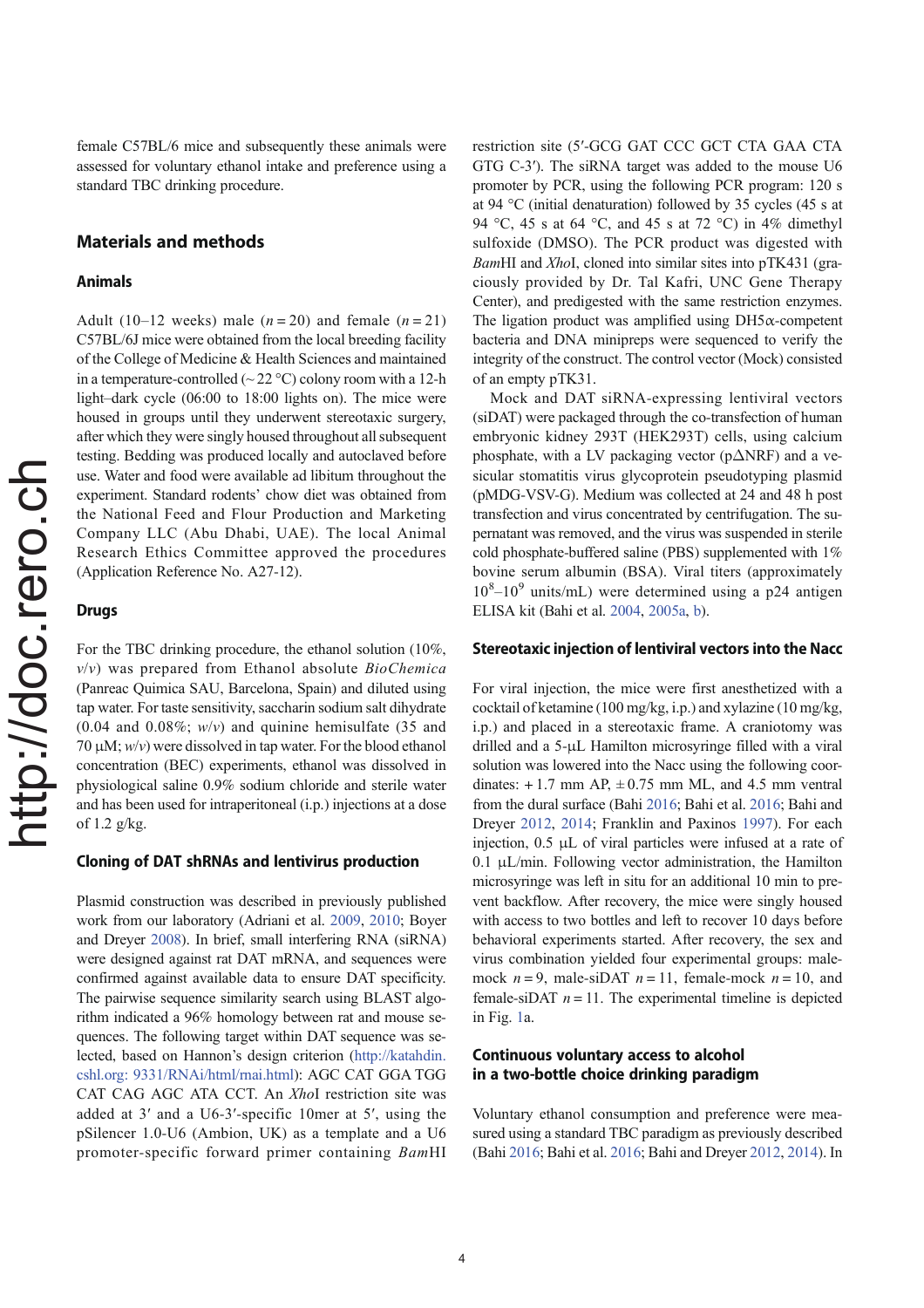

Fig. 1 Effect of DAT knockdown in males and females on ethanol consumption, preference, and total fluid intake after during a 24-h TBC test. a Summary of the experimental procedure. The data are expressed as mean  $\pm$  SEM for **b** ethanol consumption, **c** ethanol preference, **d** total fluid intake in males, e ethanol consumption, f ethanol preference, and g total fluid intake in females. \*p < 0.01 and \*\*p < 0.001 indicate significant differences between mock and siDAT.  $n = 9-11$ 

brief, 10 days post surgery/viral injection, mice were exposed to a 6-day continued access (24 h/day) TBC, using 10 mL pipettes fitted with stainless drinking spouts (one containing water and the other one containing 10% ethanol). The position of the pipettes (left or right) was changed every other day to avoid side bias. Throughout the experiment, evaporation/ spillage estimates were calculated daily from two pipettes placed in an empty cage. Every day, water and ethanol intakes were measured, and ethanol consumed (g/kg body weight/ 24 h) was calculated for each mouse after the volumes were corrected for any spillage. Fluid intakes in grams were converted to milliliters with the assumption that for water  $1 \text{ mL} =$ 1 g, and for  $10\%$  ethanol 1 mL = 0.0789 g. The ethanol preference was calculated as volume of ethanol consumed per total volume of water plus ethanol consumed. Total fluid intake was calculated and expressed as volume of water plus ethanol consumed per kilogram of body weight per day (ml/ kg/day). The values for ethanol consumption, preference, and the total fluid intake were averaged across the 6-day period.

As displayed in the experimental timeline (Fig. 1a), 1 week after the ethanol self-administration procedure, the same mice were tested for saccharin (0.04 and 0.08%) and quinine (35 and 70 μM) intake and preference using the same TBC protocol. The aim is to assess whether the decreased ethanol

consumption and preference observed in siDAT-injected mice may be due to the pharmacological effects of ethanol because differential taste reactivity may affect ethanol consumption and preference. For both tastants, each concentration was offered for 5 days with the low concentration being presented first, followed by the higher concentration and with bottle position changed daily to control for side preference. Fluid intake (water, saccharin, or quinine) was measured every 24 h, and body weights were recorded every 5 days throughout the whole study. As for ethanol, tastant intakes and total fluid intakes were corrected for body weight of the subject.

## Blood ethanol concentrations and alcohol elimination rate

Ethanol elimination rate was determined to estimate whether DAT knockdown in the Nacc altered ethanol pharmacokinetics. An ethanol dose of 1.2 g/kg was intraperitoneally injected. Approximately 50 μL of tail blood samples were collected at 1, 2, and 3 h after injection, and plasma samples were spun down and stored at − 20 °C until further analysis. Plasma alcohol concentrations in milligrams per deciliter were measured using an Ethanol Colorimetric Assay Kit (BioVision Research Products, CA, USA) according to the instructions of the manufacturer and as we described previously (Al Ameri et al. 2014; Bahi et al. 2013, 2014). The area under the blood ethanol concentration–time curve (AUC) between 1 and 3 h was determined for each group.

## Total RNA isolation and quantitative RT-PCR analysis

The entire accumbal tissue from mice injected with virus was freshly dissected and immediately processed individually for total RNA extraction using TRIzol according to the manufacturer's protocol. To verify DAT mRNA knockdown, singlestranded cDNA was synthesized from total RNA using the SuperScript III reverse transcriptase procedure. Following reverse transcription, quantitative RT-PCR was performed in triplicate using SyberGreen. The temperature cycling parameters consisted of initial denaturation at 95 °C for 4 min followed by 40 cycles of denaturation at 94 °C for 30 s and annealing and extension at 60 °C for 45 s. PCR for the control gene, cyclophilin, was run with the same cycling parameters. Normalization and relative expression analysis of DAT mRNA expression were done using the  $2^{-\Delta C t}$  method with cyclophilin as the control because of its low variability between samples.

#### Statistical analyses

For statistical comparisons, the software package IBM SPSS Statistics 16.0 was used. Data were expressed as means  $\pm$ SEM. The data representing the effects of DAT knockdown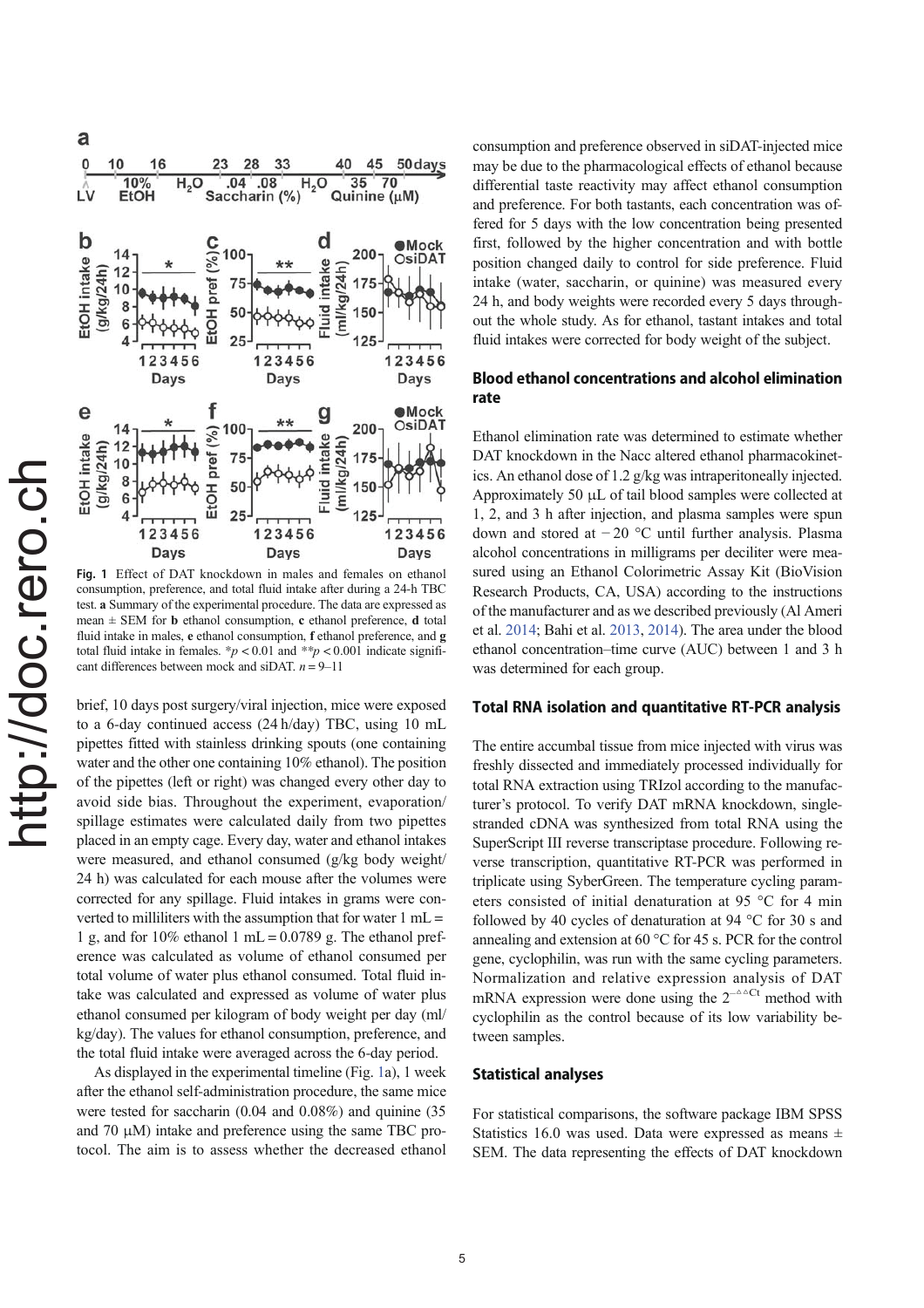on ethanol intake and preference were analyzed using a  $2 \times$  $2 \times 6$  three-way analysis of variance (ANOVA) repeatedmeasure with virus (mock vs. siDAT) and sex (males vs. females) as the between-subject variable and day as the withinsubject variable. The data representing the effects of DAT knockdown on tastants' intake and preference were analyzed using a  $2 \times 2 \times 2 \times 5$  four-way ANOVA repeated measures with virus, sex, and concentration as the between-subject variables and day as the within-subject variable. The data representing the effects of DAT knockdown on mRNA expression and the AUC for BECs were analyzed using a  $2 \times 2$ two-way ANOVA with virus and sex as the between-subject variables. The data representing the effects of DAT knockdown on BECs were analyzed using a  $2 \times 2 \times 3$  three-way ANOVA repeated measures with virus and sex as the between-subject variables and time as the within-subject variable. A series of post hoc correlations between levels of DAT mRNA and expression of ethanol-related behaviors were performed, using separate linear regressions (Pearson test), in order to provide further insight how changes in DAT mRNA expression may contribute to alterations in ethanol-related behaviors. The relationship is expressed as the correlation coefficient  $(r)$ . Bonferroni post hoc test was used when comparing among means, and all  $p$  values less than 0.05 were considered statistically significant.

## Results

## DAT knockdown decreased voluntary ethanol consumption and preference

To determine whether reduced DAT expression would affect ethanol intake and preference, mice were injected bilaterally with siDAT or mock into the Nacc and then tested using the TBC procedure.

Ethanol consumption During the 6-day period, alcohol intake was stable in both males ( $F_{(5, 90)} = 0.562$ ,  $p = 0.729$ ; Fig. 1b) and females  $(F_{(5, 95)} = 0.196, p = 0.963;$  Fig. 1e). However, DAT knockdown decreased ethanol consumption in both sex groups  $(F_{(1, 18)} = 26.884, p < 0.0001$ ; Fig. 1b)  $(F_{(1, 19)} = 59.407, p < 0.0001$ ; Fig. 1e), respectively. When the data from both males and females were pooled and analyzed, the  $2 \times 2 \times 6$  three-way ANOVA test indicated that, indeed, there was no significant effect of time (main effect of day:  $F_{(5, 195)} = 0.175$ ,  $p = 0.972$ ). Yet, females consumed more ethanol than males (main effect of sex:  $F_{(1, 37)} =$ 28.661,  $p < 0.0001$ ). Interestingly, mice infected with siDAT exhibited significantly decreased ethanol consumption compared with control mice (main effect of virus:  $F_{(1)}$ ,  $37$ ) = 79.947, p < 0.0001). However, the sex  $\times$  virus ( $F_{(1)}$ )  $37$ ) = 0.802, p = 0.367) and the sex  $\times$  virus  $\times$  day (F<sub>(5,</sub>

 $185$  = 0.036,  $p = 0.999$ ) interactions were not found to be significant. The results of the homogeneity by Levene test showed a homogeneous data  $(F_{(3, 37)} = 2.306, p = 0.093)$ .

Ethanol preference Similarly, when data were expressed as a preference measure (volume of ethanol/total volume consumed), the results showed a stable ethanol preference for both males  $(F_{(5, 90)} = 0.437, p = 0.822; Fig. 1c)$  and females  $(F_{(5, 95)} = 0.274, p = 0.926;$  Fig. 1f). However, ethanol preference was significantly decreased following DAT knockdown in both sex groups  $(F_{(1, 18)} = 31.409, p < 0.0001;$  Fig. 1c)  $(F_{(1, 18)} = 31.409, p < 0.0001;$  $19$  = 47.561,  $p < 0.0001$ ; Fig. 1f), respectively. The  $2 \times 2 \times 6$ three-way ANOVA test between groups showed that ethanol preference was stable across the 6-day period test (main effect of day:  $F_{(5, 185)} = 0.195$ ,  $p = 0.964$ ). However, females had more preference than males (main effect of sex:  $F_{(1, 37)} =$ 29.432,  $p < 0.0001$ ), and that, compared to mock, siDAT injection decreased ethanol preference (main effect of virus:  $F_{(1)}$ ,  $37$  = 76.711, p < 0.0001). The sex  $\times$  virus ( $F_{(1, 37)} = 0.014$ , p = 0.906) and the sex  $\times$  virus  $\times$  day ( $F_{(5, 185)} = 0.051$ ,  $p = 0.998$ ) interactions were not found to be significant. The Levene test applied to assess the equality of variances was not found to be significant  $(F_{(3, 37)} = 0.211, p = 0.888)$ .

Total fluid intake Finally, the total volume of fluid consumed was not affected by time neither in males ( $F_{(5, 90)} = 0.321$ ,  $p =$ 0.899; Fig. 1d) nor in females  $(F_{(5, 95)} = 0.394, p = 0.852;$  Fig. 1g). Also, viral injection had no effect on the amount of fluid consumed in both sex groups  $(F_{(1, 18)} = 0.030, p = 0.864;$  Fig. 1d)  $(F_{(1, 19)} = 0.722, p = 0.406; Fig. 1g)$ , respectively. The three-way ANOVA, on pooled data from both males and females, revealed that neither sex  $(F_{(1, 37)} = 0.031, p = 0.862)$ nor virus  $(F_{(1, 37)} = 0.439, p = 0.511)$  affected the total fluid intake. Consequently, the sex  $\times$  virus ( $F_{(1, 37)} = 0.151$ ,  $p =$ 0.700) and the sex  $\times$  virus  $\times$  day ( $F_{(5, 185)} = 0.370$ , p = 0.868) interactions were not found to be significant (Levene test:  $F_{(3, 37)} = 2.071$ ,  $p = 0.121$ ). The Levene test showed equality of variances  $(F_{(3, 37)} = 2.071, p = 0.121)$ .

Taken together, these findings suggest that decreased ethanol consumption following DAT knockdown in the Nacc was not caused by an overall decrease in the total amount of fluid consumed.

# DAT knockdown in the Nacc did not affect saccharin's consumption and preference

Because ethanol might affect taste responses, it is critical to examine the sensitivity of both experimental groups to sweet (saccharin) and bitter (quinine) solutions' tastes to determine whether differences in alcohol consumption are secondary to changes in taste. Therefore, 1 week after completion of the ethanol intake test, the same mice were examined for taste preference using a TBC paradigm. For this purpose, mice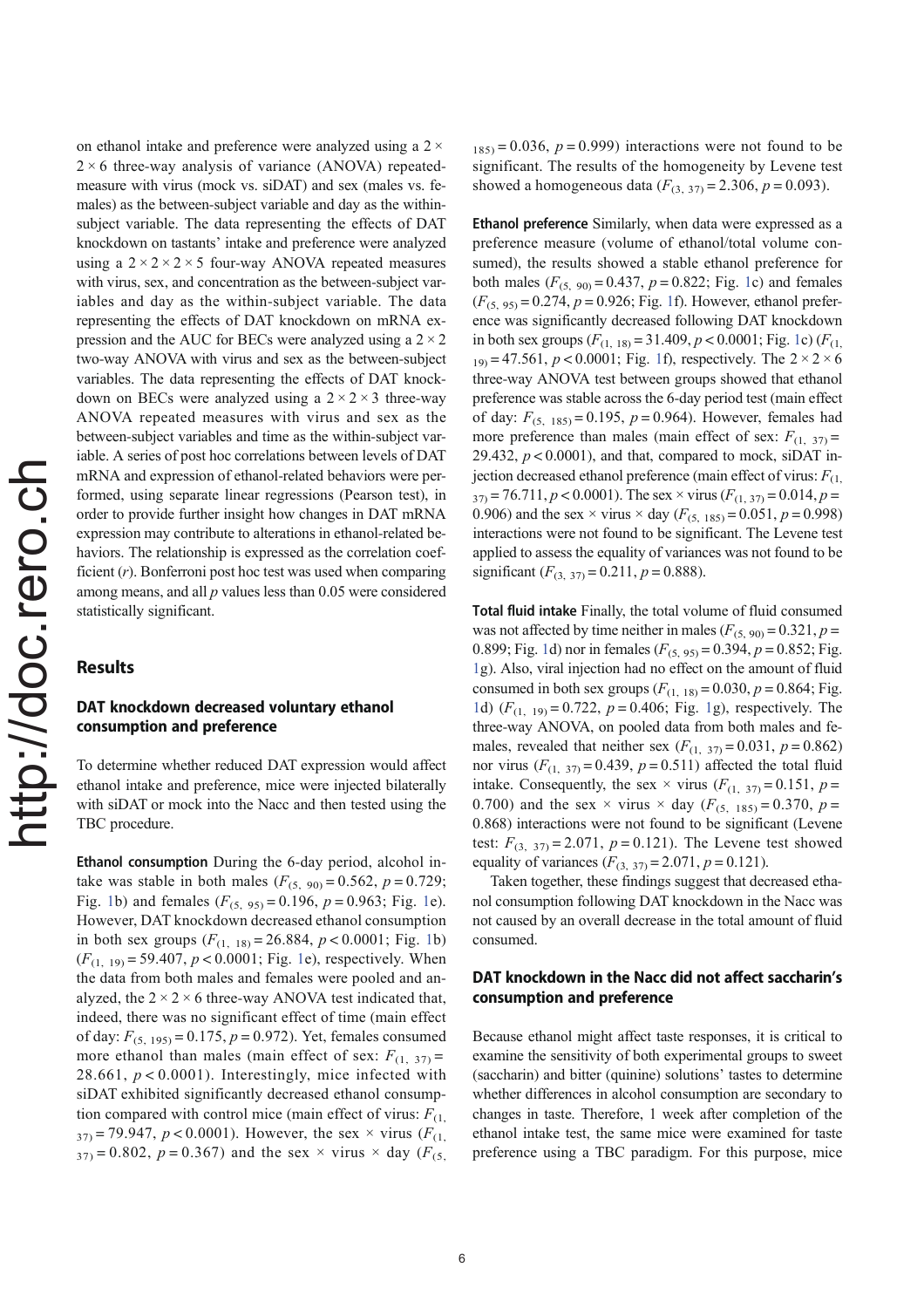could drink either water or an ascending series of saccharin  $(0.04$  and  $0.08\%)$  or quinine  $(35 \text{ or } 70 \text{ µM})$  concentrations.

Saccharin consumption The ANOVA analysis revealed that neither in males  $(F_{(4, 144)} = 1.432, p = 0.226;$  Fig. 2a) nor in females  $(F_{(4, 152)} = 0.787, p = 0.535; Fig. 2c)$  time affected saccharin intake. The secondary analysis of pooled data using  $a 2 \times 2 \times 2 \times 5$  four-way ANOVA test indicated that there was no significant effect of time in all outcome measures (main effect of day:  $F_{(4, 296)} = 1.037$ ,  $p = 0.389$ ). Also, both mockand siDAT-injected mice escalated their saccharin intake when presented tastant in an unrestricted fashion as a choice against water in the TBC test (main effect of concentration:  $F_{(1, 74)} =$ 687.357,  $p < 0.0001$ ) with large increases in saccharin consumption being observed when the higher concentration of saccharin (0.08%) was presented. However, neither sex  $(F<sub>(1)</sub>)$  $74$ <sub>1</sub> = 0.028, p = 0.868) nor virus  $(F_{(1, 74)} = 0.077, p = 0.783)$ affected saccharin intake. Thus, the sex  $\times$  virus  $\times$  concentration  $(F_{(1, 74)} = 0.439, p = 0.510)$  and the sex  $\times$  virus  $\times$  concentration  $\times$  day ( $F_{(4, 296)} = 0.177$ ,  $p = 0.950$ ) interactions were not found to be significant. The Levene test used to assess equality of the residual variances across both groups was not found to be significant  $(F_{(7, 74)} = 0.477, p = 0.848)$ .

Saccharin preference As stated above, we pooled both sex groups' data, and the analysis using a  $2 \times 2 \times 2 \times 5$  four-way ANOVA test indicated that time did not affect saccharin preference (main effect of day:  $F_{(4, 296)} = 0.294$ ,  $p = 0.882$ ). Although there was an increased preference for the highly



Fig. 2 Effect of DAT knockdown in males and females on saccharin consumption and total fluid intake after during a 24-h TBC test. The data are expressed as mean  $\pm$  SEM for a saccharin consumption, **b** total fluid intake in males, c saccharin consumption, and d total fluid intake in females.  $\frac{k}{p}$  < 0.0001 indicates significant differences between 0.04 and 0.08%.  $n = 9-11$ 

concentrated saccharin (main effect of concentration:  $F_{(1)}$ )  $74$ ) = 18.648,  $p < 0.001$ ), no differences in the sweetener preference were found between mock- and siDAT-injected mice  $(F_{(1, 74)} = 0.011, p = 0.915)$  or between males and females  $(F_{(1, 74)} = 0.011, p = 0.915)$  $_{74}$  = 0.001,  $p = 0.982$ ). Also, neither the sex  $\times$  virus  $\times$  concentration  $(F_{(1, 74)} = 0.117, p = 0.734)$  nor the sex  $\times$  virus  $\times$  concentration  $\times$  day ( $F_{(4, 296)} = 0.522$ ,  $p = 0.720$ ) interaction was found to be significant (data not shown). The Levene homogeneity of variances test was not significant  $(F_{(7, 74)} = 1.217$ ,  $p = 0.304$ ).

Total fluid intake Finally, time did not affect the amount of fluid consumed by males ( $F_{(4, 144)} = 1.173$ ,  $p = 0.325$ ; Fig. 2b) or females  $(F_{(4, 152)} = 0.404, p = 0.806;$  Fig. 2d). When we pooled the data from both sexes, the four-way ANOVA with repeated measures indicated that none of the factors affected the total amount of fluid intake: (main effect of day:  $F_{(4, 296)} =$ 0.462,  $p = 0.764$ ; (main effect of concentration:  $F_{(1, 74)} =$ 0.001,  $p = 0.983$ ); (main effect of sex:  $F_{(1, 74)} = 0.002$ ,  $p =$ 0.963); (main effect of virus:  $F_{(1, 74)} = 0.116$ ,  $p = 0.734$ ). Therefore, the interaction between the four factors was not significant  $(F_{(4, 296)} = 0.001, p = 0.977)$ . The change in variance assessed using Levene homogeneity of variance test was not significant  $(F_{(7, 74)} = 1.214, p = 0.306)$ .

# DAT knockdown in the Nacc did not affect quinine consumption and preference

One week after completion of the saccharin intake experiment, the same mice had access to either tap water or an ascending series of quinine concentrations (35 and 70 μM).

Quinine consumption During the 5-day period, quinine intake was stable in both males  $(F_{(4, 144)} = 0.247, p = 0.911; Fig. 3a)$ and females ( $F_{(4, 152)} = 0.443$ ,  $p = 0.778$ ; Fig. 3c). The 2 × 2 ×  $2 \times 5$  four-way ANOVA test, using pooled results from males and females, demonstrated that time had no effect on quinine intake (main effect of day:  $F_{(4, 296)} = 0.473$ ,  $p = 0.756$ ). Although the four experimental groups consumed more quinine from the 70-μM solution (main effect of concentration:  $F_{(1, 74)} = 194.919$ ,  $p < 0.0001$ ), neither sex  $(F_{(1, 74)} = 0.148$ ,  $p = 0.702$ ) nor virus  $(F_{(1, 74)} = 0.001, p = 0.984)$  affected quinine intake. Thus, the sex  $\times$  virus  $\times$  concentration ( $F_{(1, 74)}$  = 0.053,  $p = 0.819$  and the sex  $\times$  virus  $\times$  concentration  $\times$  day  $(F_{(4, 296)} = 0.506, p = 0.732)$  interactions were not found to be significant. Equality or homogeneity of variances of the groups compared, done by Levene test, was not significant  $(F_{(7, 74)} = 0.275, p = 0.916).$ 

**Quinine preference** The  $2 \times 2 \times 2 \times 5$  four-way ANOVA test, using the pooled data from both sexes, indicated that time did not affect quinine preference (main effect of day:  $F_{(4, 296)} =$ 0.078,  $p = 0.989$ ). In addition, none of the other factors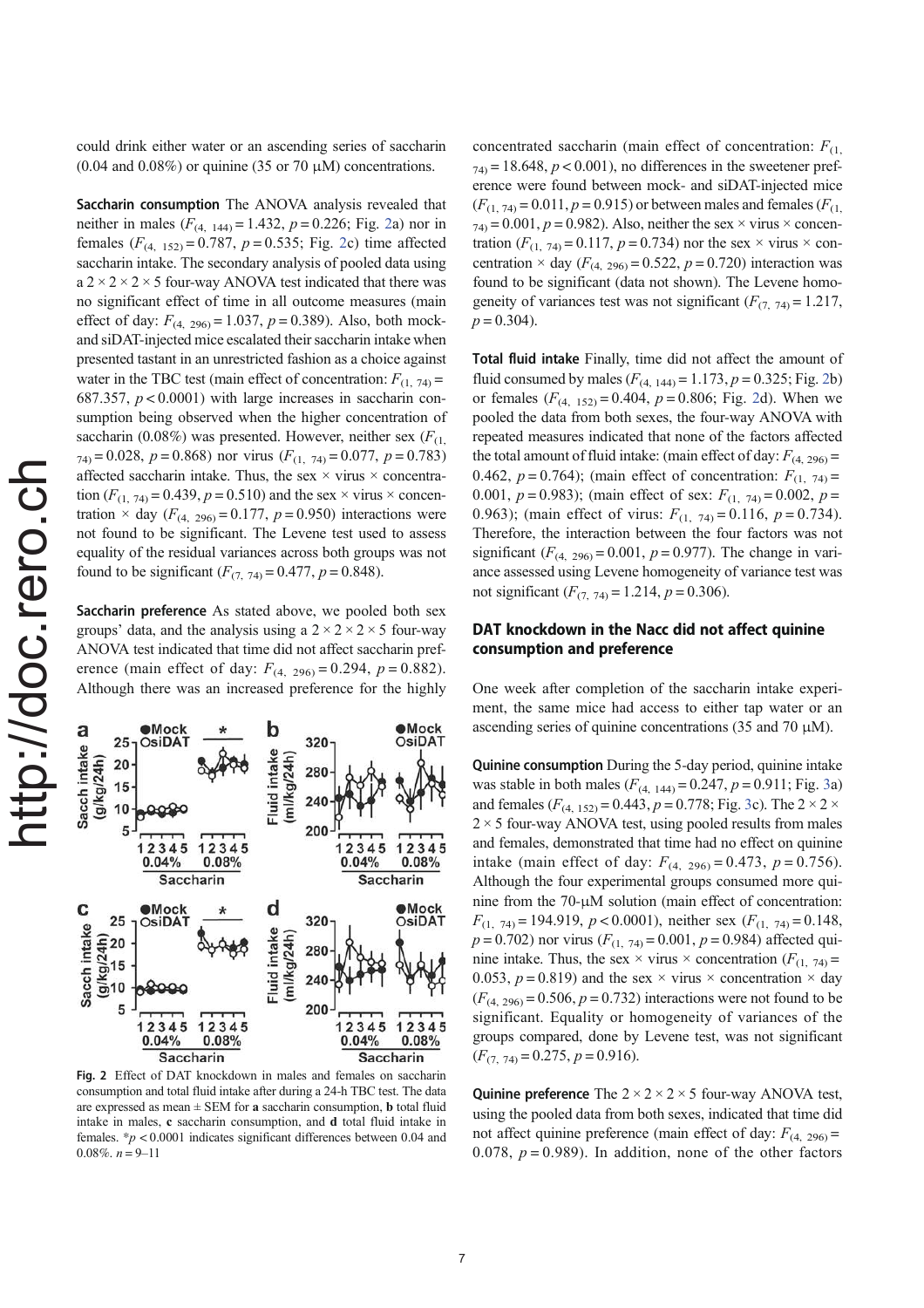



Fig. 3 Effect of DAT knockdown in males and females on quinine consumption and total fluid intake after during a 24-h TBC test. The data are expressed as mean  $\pm$  SEM for **a** quinine consumption, **b** total fluid intake in males, c quinine consumption, and d total fluid intake in females.  $* p < 0.001$  indicates significant differences between 35 and 70 μM.  $n = 9-11$ 

affected quinine preference: (main effect of concentration:  $F_{(1)}$  $7_{(74)} = 0.625$ ,  $p = 0.432$ ); (main effect of sex:  $F_{(1, 74)} = 0.151$ ,  $p = 0.699$ ); (main effect of virus:  $F_{(1, 74)} = 0.001$ ,  $p = 0.993$ ). Therefore, the interaction between the four factors was not significant  $(F_{(4, 296)} = 0.001, p = 0.977)$ . Therefore, the sex  $\times$ virus  $\times$  concentration ( $F_{(1, 74)} = 0.008$ ,  $p = 0.929$ ) and the sex  $\times$  virus  $\times$  concentration  $\times$  day ( $F_{(4, 296)} = 0.077$ ,  $p = 0.989$ ) interactions were not found to be significant (data not shown). Evaluation of results from the Levene test of equality of variances showed no significant difference  $(F_{(7, 74)} = 1.814, p =$ 0.097).

Total fluid intake Finally, when analyzed separately, time did not affect the amount of fluid consumed by males  $(F_{(4, 144)} =$ 0.449,  $p = 0.773$ ; Fig. 3b) or females  $(F_{(4, 152)} = 0.356, p = 0.449)$ 0.740; Fig. 3d). Also, the  $2 \times 2 \times 2 \times 5$  four-way ANOVA test, conducted on the pooled data, showed that none of the factors affected the total amount of fluid intake: (main effect of day:  $F_{(4, 296)} = 0.610, p = 0.655$ ; (main effect of concentration:  $F_{(1, 16)}$  $7_{(74)} = 1.016$ ,  $p = 0.317$ ); (main effect of sex:  $F_{(1, 74)} = 0.652$ ,  $p = 0.422$ ); (main effect of virus:  $F_{(1, 74)} = 0.021$ ,  $p = 0.885$ ). Also, the interaction between the four factors was not found to be significant  $(F_{(4, 296)} = 0.203, p = 0.937)$ . In estimating the homogeneity of the average values, the Levene test was not significant  $(F_{(7, 74)} = 0.663, p = 0.702)$ .

Taken together, these results suggest that it is, therefore, unlikely that the effects of siDAT injection into the Nacc on voluntary ethanol consumption and preference result from general alterations in sensory abilities or palatability.

### siDAT reduced DAT mRNA levels in the Nacc

To determine the persistence of infection in the Nacc, mice were injected bilaterally with 0.5 μL of siDAT and examined for mRNA expression after completion of the behavioral experiment using quantitative RT-PCR and the results are displayed in Table 1. The Levene test used to assess variances was not significant  $(F_{(3, 37)} = 1.124, p = 0.352)$ . However, the two-way ANOVA revealed that in the Nacc, DAT mRNA levels were decreased by approximately 60%, indicating that the siDAT was functional (main effect of virus:  $(F_{(1, 37)} =$ 31.144,  $p < 0.0001$ ), regardless of sex  $(F_{(1, 37)} = 0.196, p =$ 0.661). Also, the virus  $\times$  sex interaction was not significant  $(F_{(1, 37)} = 0.193, p = 0.663).$ 

These results suggest that we could consistently infect the Nacc, the infection lasted for the time required to complete behavioral experiments, and siDAT was effective in downregulating DAT expression in infected accumbal neurons in vivo.

#### DAT knockdown in the Nacc did not affect BECs

Because differences in ethanol metabolism produced by the treatments might drive differences in voluntary ethanol intake and preference, we examined the time course of BECs after a 1.2-g/kg i.p. injection in the four experimental groups, and BECs from males and females were analyzed separately. In males, and after testing the normality of the data through the Levene test for the three time points (1 h:  $F_{(1, 18)} = 2.394$ ,  $p =$ 0.139; 2 h:  $F_{(1, 18)} = 0.009$ ,  $p = 0.924$ ; and 3 h:  $F_{(1, 18)} = 0.003$ ,  $p = 0.955$ ), the one-way ANOVA with repeated measures revealed that plasma ethanol concentrations decreased in a timedependent manner (main effect of time:  $F_{(2, 36)} = 128.830$ ,  $p < 0.0001$ ). However, we found no differences between mock- and siDAT-injected mice with respect to blood ethanol elimination rate at any time point (main effect of virus:  $F_{(1)}$ )  $18$  = 0.001,  $p = 0.977$ , and the virus  $\times$  time interaction was not found to be significant  $(F_{(2, 36)} = 1.420, p = 0.255)$ (Fig. 4a). Similarly, in females, BECs decreased overtime  $(F_{(2, 38)} = 97.044, p < 0.0001)$ . However, neither DAT knockdown  $(F_{(1, 19)} = 0.056, p = 0.816)$  nor the interaction  $(F_{(2, 19)})$  $38$ ) = 0.455, p = 0.638) was found to be significant (Fig. 4b). Also, the Levene test for homogeneity of variance analysis

Table 1 Effect of DAT knockdown in males and females on DAT mRNA levels. The data are expressed as mean ± SEM for relative DAT mRNA expression (arbitrary units) as measured by quantitative RT-PCR.  $n = 9 - 11$ 

|         | Mock              | siDAT               |
|---------|-------------------|---------------------|
| Males   | $1.000 \pm 0.124$ | $0.443 \pm 0.090^*$ |
| Females | $1.000 \pm 0.139$ | $0.348 \pm 0.078^*$ |

 $*p$  < 0.0001 indicates significant differences between mock and siDAT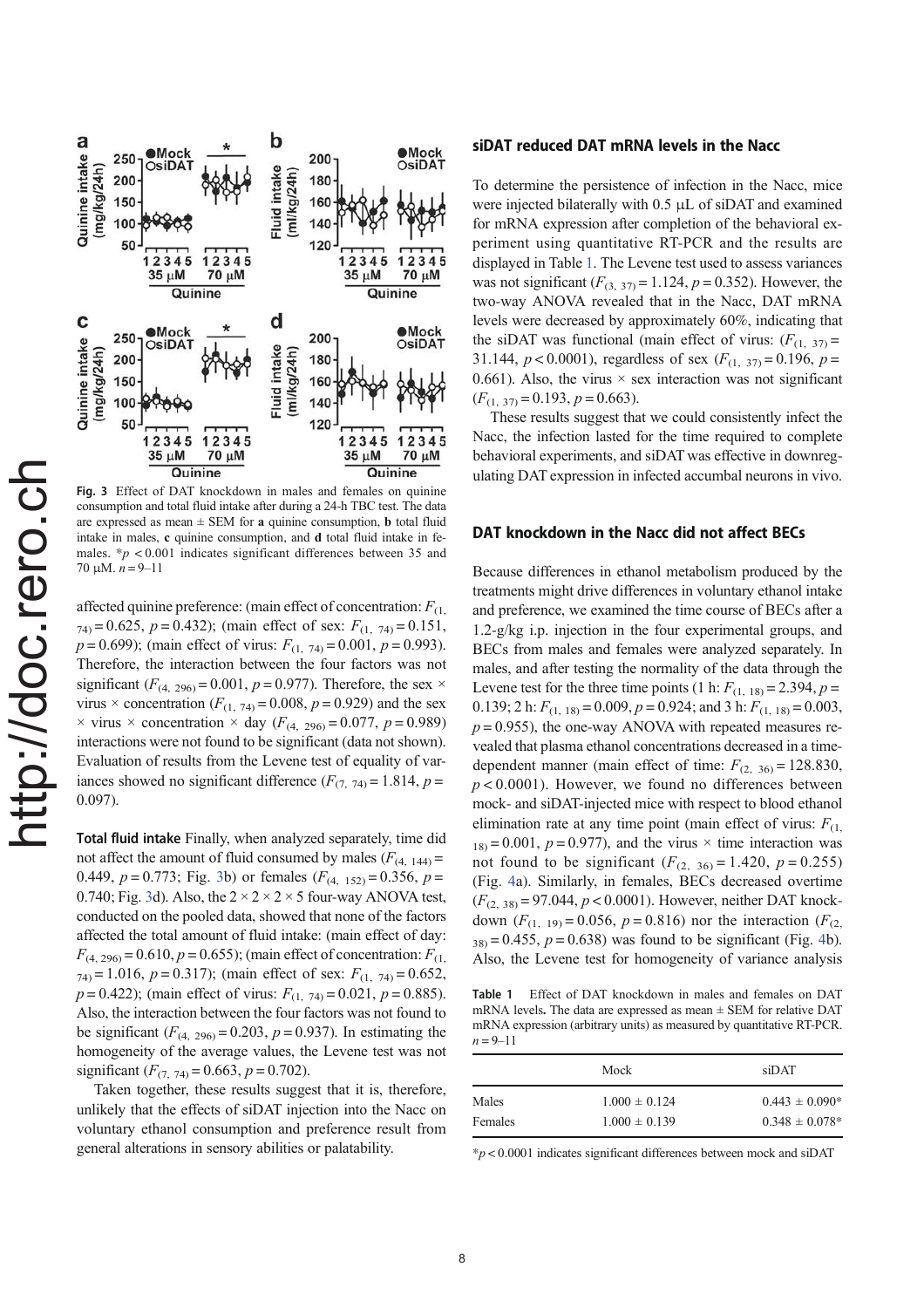

Fig. 4 Effect of DAT knockdown in males and females on blood ethanol concentrations (BECs). The data are expressed as mean  $\pm$  SEM for the time course of ethanol clearance, as measured by BECs over time,

following a 1.2-g/kg ethanol challenge in a male and b female C57BL/ 6J mice. c Area under the curve (AUC) for BECs in male and female mice. \*p < 0.001 for 2 vs. 3 h and \*p < 0.0001 for 1 vs. 3 h.  $n = 9-11$ 

was not found to be significant (1 h:  $F_{(1, 19)} = 0.095$ ,  $p = 0.762$ ; 2 h:  $F_{(1, 18)} = 0.007$ ,  $p = 0.933$ ; and 3 h:  $F_{(1, 18)} = 1.551$ ,  $p =$ 0.228). The BEC data for both males and females were combined and analyzed using two-way ANOVA with repeated measures. The statistical analysis indicated that, as expected, there was a significant effect of time  $(F_{(2, 74)} = 215.483)$ ,  $p < 0.0001$ ). However, the main effects of virus  $(F_{(1, 37)} =$ 0.012,  $p = 0.914$ ), sex  $(F_{(1, 37)} = 0.593, p = 0.446)$ , or the time  $\times$  sex  $\times$  virus interaction ( $F_{(2, 74)} = 0.282$ ,  $p = 0.755$ ) were not found to be significant. Furthermore, and as displayed in Fig. 4c, the area under the curve (AUC) of the blood ethanol levels of the four experimental groups was analyzed and the Levene test used to assess variances was not significant  $(F_{(3, 37)} =$ 1.454,  $p = 0.243$ ). Also, the two-way ANOVA indicated that neither the virus ( $F_{(1, 37)} = 0.006$ ,  $p = 0.939$ ) nor sex ( $F_{(1, 37)} =$ 

0.728,  $p = 0.399$ ) affected the AUC. Also, the interaction was not significant  $(F_{(1, 37)} = 0.123, p = 0.728)$ .

Taken together, the changes in ethanol-related behaviors following DAT knockdown did not result from potential differences in clearance of alcohol.

# Significant correlation between DAT mRNA with ethanol-related behaviors

Using the data of DAT mRNA obtained from the mock- and siDAT-injected mice, a simple linear regression (Pearson) analysis was performed to examine the correlation between DAT transcription levels and ethanol consumption and preference in both males and females, and the scatter plots are provided in Fig. 5. Post hoc linear regressions revealed that differences in

Fig. 5 Pearson correlations in males and females for ethanolrelated behaviors. The data represent simple scatter regression between accumbal DAT mRNA levels (arbitrary units) in mockand siDAT-injected mice with a ethanol consumption, b ethanol preference, and c total fluid intake in males and with d ethanol consumption, e ethanol preference, and f total fluid intake in females

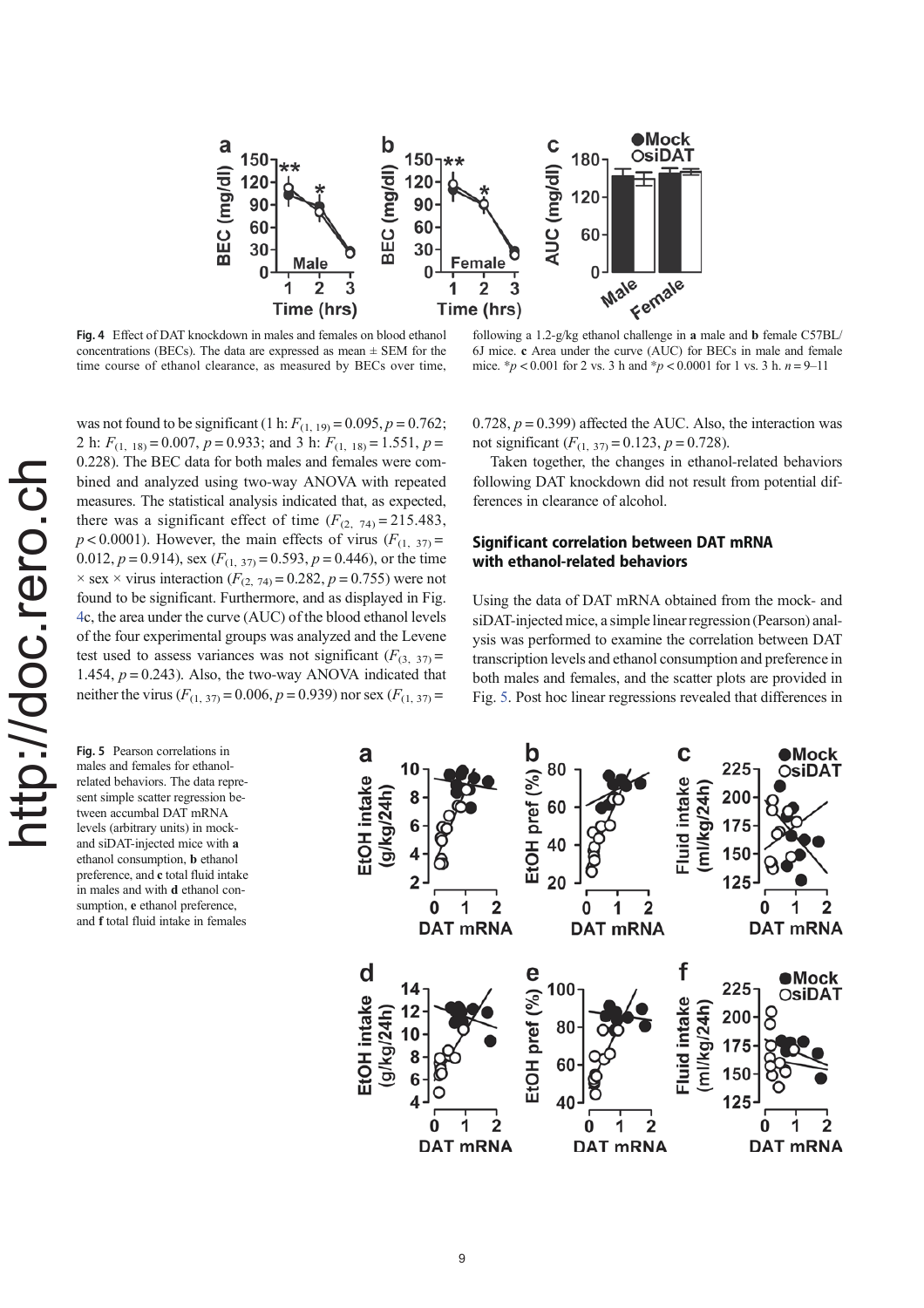DAT mRNA levels within the Nacc accounted for many of the behavioral alterations exhibited by the mice.

In males, and as depicted in Fig. 5a, Pearson correlation coefficients revealed a positive correlation between DAT mRNA levels with ethanol consumption ( $r = 0.746$ ;  $F_{(1)}$ )  $18$  = 22.656,  $p = 0.00014$ ). However, post hoc linear regression analysis indicated that this effect was mainly driven by the siDAT-injected ( $r = 0.882$ ,  $p = 0.0003$ ), but not mockinjected mice  $(r = 0.173, p = 0.657)$ . Similarly, DAT mRNA was positively correlated with ethanol preference  $(r = 0.845)$ ;  $F_{(1, 18)} = 44.972, p < 0.0001$ . Again, the correlation was only significant in the siDAT ( $r = 0.894$ ,  $p = 0.0002$ ), but not in the mock group  $(r = 0.527, p = 0.144)$  (Fig. 5b). Finally, and as shown in Fig. 5c, DAT mRNA did not correlate with the amount of total fluid consumed ( $r = -0.061$ ;  $F_{(1, 18)} = 0.067$ ,  $p = 0.799$ ).

In females, the Pearson test revealed that there was a positive correlation between DAT mRNA levels with ethanol intake ( $r = 0.659$ ;  $F_{(1, 19)} = 14.562$ ,  $p = 0.001$ ), that was driven by the siDAT-injected mice  $(r = 0.809, p = 0.003)$ , but not the mock controls  $(r = 0.463, p = 0.177)$  (Fig. 5d). In the same way, DAT mRNA correlated positively with ethanol preference in female mice ( $r = 0.709$ ;  $F_{(1, 19)} = 19.181$ ,  $p < 0.0001$ ). The effects on correlation during this test were mainly driven by the siDAT-injected mice  $(r = 0.777, p = 0.005)$ , but not the mock controls  $(r = 0.239, p = 0.507)$  (Fig. 5e). Interestingly, and as displayed in Fig. 5f, no significant correlation between DAT mRNA and total fluid intake was found ( $r = 0.007$ ;  $F_{(1)}$  $_{19} = 0.001, p = 0.974.$ 

The results implied that, regardless of the sex of the animals, ethanol consumption and preference were significantly associated with accumbal DAT mRNA expression. That is, all the proposed hypotheses were supported based on Pearson correlation coefficients.

## No correlation between DAT mRNA with tastants' consumption and preference

We also conducted Pearson correlation coefficients to examine the relationships between DAT mRNA and tastants' intake and the results are depicted in Fig. 6.

In males, we found that the linear relationships between DAT mRNA and saccharin consumption were not significant for both the 0.04% ( $r = -0.139$ ;  $F_{(1, 18)} = 0.355$ ,  $p = 0.559$ ; Fig. 6a) and the 0.08% ( $r = -0.066$ ;  $F_{(1, 18)} = 0.079$ ,  $p =$ 0.782; Fig. 6b) solutions. Similarly, Pearson correlation coefficients indicated that the association between saccharin preference and DAT mRNA was not significant for neither of the solutions (0.04%:  $r = -0.077$ ;  $F_{(1, 18)} = 0.107$ ,  $p = 0.747$ ; Suppl. Fig. 1a and 0.08%:  $r = 0.174$ ;  $F_{(1, 18)} = 0.559$ ,  $p =$ 0.464; Suppl. Fig. 1b). Finally, for the total amount of fluid consumed, the Pearson correlation coefficients for the DAT mRNA obtained with the 0.04 and 0.08% solutions were not significant:  $(r = -0.137; F_{(1, 18)} = 0.344, p = 0.565;$  Suppl. Fig. 1c) and ( $r = -0.094$ ;  $F_{(1, 18)} = 0.161$ ,  $p = 0.693$ ; Suppl. Fig. 1d), respectively. Furthermore, according to the Pearson correlation coefficient analyses, quinine consumption demonstrated no correlation with DAT mRNA for both solutions (35 μM:  $r = 0.015$ ;  $F_{(1, 18)} = 0.004$ ,  $p = 0.951$ ; Fig. 6c and 70 μM:  $r = 0.295$ ;  $F_{(1, 18)} = 1.709$ ,  $p = 0.208$ ; Fig. 6d). For quinine preference, the Pearson correlation coefficients were  $(r = 0.125; F<sub>(1, 18)</sub> = 0.287, p = 0.599; Suppl. Fig. 2a) for the$ 35-μM quinine solution and ( $r = 0.380$ ;  $F_{(1, 18)} = 1.180$ ,  $p =$ 0.187; Suppl. Fig. 2b) for the  $70-\mu M$  quinine solution, suggesting no correlation between DAT mRNA and quinine preference. For total fluid intake, a Pearson correlation was conducted to test the relationship between DAT mRNA and behavior response. No significant relationships were observed for the 35- $\mu$ M ( $r = -0.133$ ;  $F_{(1, 18)} = 0.326$ ,  $p = 0.575$ ; Suppl.

Fig. 6 Pearson correlations in males and females for tastantrelated behaviors. The data represent simple scatter regression between accumbal DAT mRNA levels (arbitrary units) in mockand siDAT-injected mice with a 0.04% saccharin consumption, b 0.08% saccharin consumption, c 35 μM quinine consumption, and d 70 μM quinine consumption in males and with e 0.04% saccharin consumption, f 0.08% saccharin consumption,  $g$  35  $\mu$ M quinine consumption, and h 70 μM quinine consumption in females

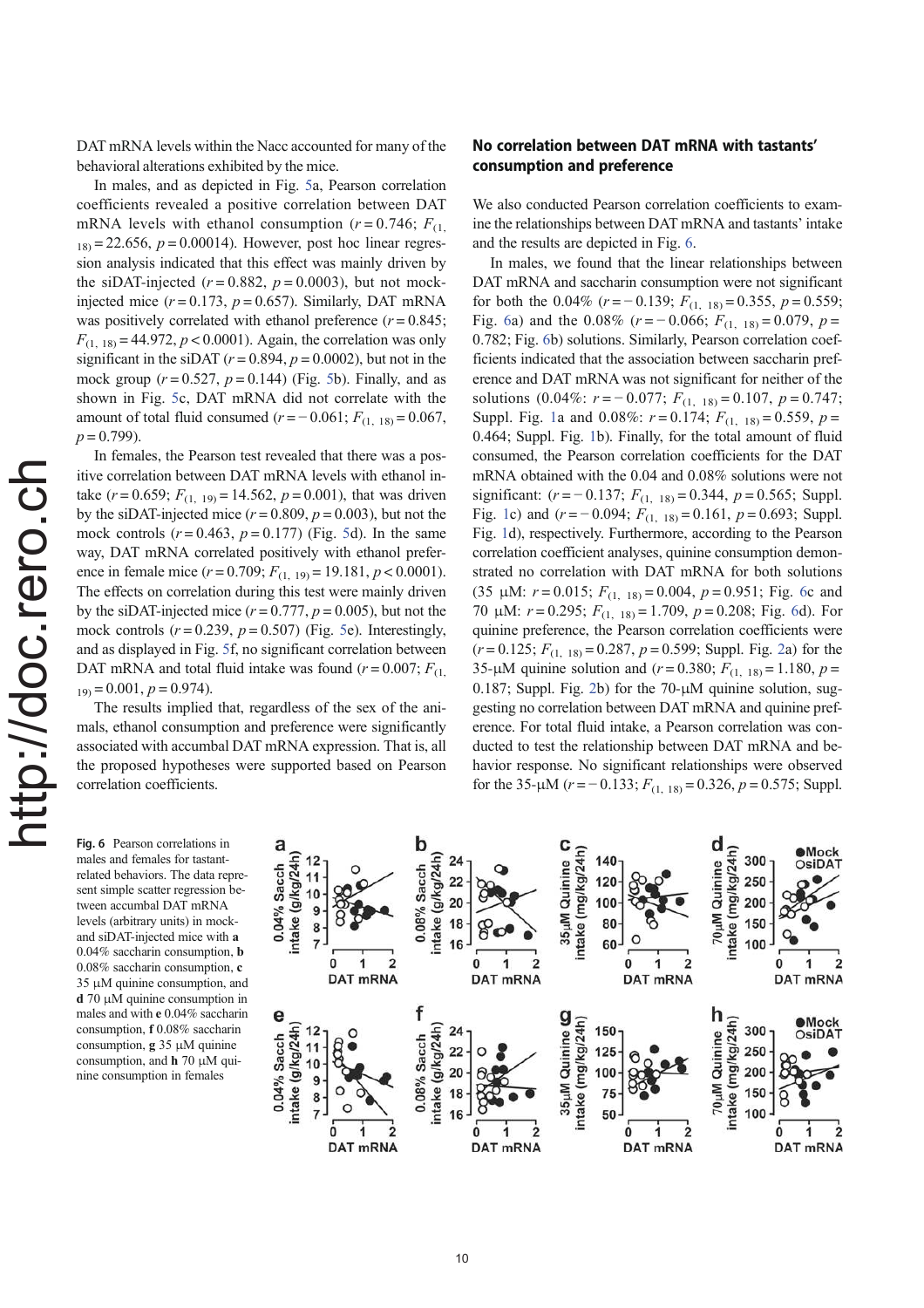Fig. 2c) and the 70-µM ( $r = -0.123$ ;  $F_{(1, 18)} = 0.275$ ,  $p =$ 0.606; Suppl. Fig. 2d) quinine solution.

In females, the Pearson correlation coefficient between DAT mRNA and saccharin consumption from the 0.04% solution was  $(r = -0.410; F<sub>(1, 19)</sub> = 3.849, p = 0.065; Fig. 6e)$ , and with the 0.08% solution, it was  $(r = 0.341; F_{(1, 19)} =$ 2.507,  $p = 0.130$ ; Fig. 6f). Pearson correlation also showed no direct relationship between DAT mRNA and preference for the 0.04%  $(r = -0.131; F<sub>(1, 19)</sub> = 0.330, p = 0.572; Suppl.$ Fig. 1e) or the 0.08% ( $r = 0.268$ ;  $F_{(1, 19)} = 1.473$ ,  $p = 0.240$ ; Suppl. Fig. 1f) saccharin solution. Lastly, Pearson correlations were calculated between DAT mRNA and total fluid intake, and the resulting correlation was not significant for both solutions (0.04%:  $r = -0.430$ ;  $F_{(1, 19)} = 4.311$ ,  $p = 0.052$ ; Suppl. Fig. 1g and 0.08%:  $r = 0.316$ ;  $F_{(1, 19)} = 2.111$ ,  $p = 0.163$ ; Suppl. Fig. 1h). Furthermore, according to Pearson correlation coefficient, it was observed that there is no significant relationship between DAT mRNA and quinine consumption from either of the solutions (35 μM:  $r = 0.160$ ;  $F_{(1, 19)} = 0.501$ ,  $p =$ 0.488; Fig. 6g and 70  $\mu$ M:  $r = 0.108$ ;  $F_{(1, 19)} = 0.226$ ,  $p =$ 0.640; Fig. 6h). Similarly, there was no statistically significant correlation between DAT mRNA expression and quinine preference for both solutions (35 μM:  $r = 0.130$ ;  $F_{(1, 19)} = 0.326$ ,  $p = 0.575$ ; Suppl. Fig. 2e and 70  $\mu$ M:  $r = 0.277$ ;  $F_{(1, 19)} =$ 1.575,  $p = 0.225$ ; Suppl. Fig. 2f). Finally, the total amount of fluid consumed when the 35- and 70-μM quinine solutions were presented was not affected by DAT mRNA levels according to the Pearson correlation analysis ( $r = -0.191$ ;  $F_{(1)}$  $19$ ) = 0.718, p = 0.407; Suppl. Fig. 2g and r = -0.173;  $F_{(1)}$  $19$  = 0.585,  $p = 0.454$ ; Suppl. Fig. 2h, respectively).

Overall, in both males and females, there was no significant relationship between accumbal DAT mRNA expression and tastants' intake and preference.

## No correlation between DAT mRNA expression with BECs

To determine whether DAT mRNA expression was associated with BECs in both males and females, Pearson correlation

Fig. 7 Pearson correlations in males and females for BECs. The data represent simple scatter regression between accumbal DAT mRNA levels (arbitrary units) in mock- and siDATinjected mice with AUC of BECs in a males and b females

coefficients were again obtained, and the results are depicted in Fig. 7 and Suppl. Fig. 3.

In males and as shown in Fig. 7a, the correlation between DAT mRNA and the AUC for the BECs was not significant  $(r = -0.066; F<sub>(1, 18)</sub> = 0.080, p = 0.781)$ . Also, DAT mRNA was not associated with BECs at any time point: (BECs @ 1 h:  $r = -0.063$ ;  $F_{(1, 18)} = 0.071$ ,  $p = 0.793$ ; Suppl. Fig. 3a), (BECs  $\omega$  2 h:  $r = -0.057$ ;  $F_{(1, 18)} = 0.059$ ,  $p = 0.811$ ; Suppl. Fig. 3b), and (BECs @ 3 h:  $r = -0.042$ ;  $F_{(1, 18)} = 0.032$ ,  $p =$ 0.860; Suppl. Fig. 3c). Similarly, in females, the Pearson correlation did not indicate any relationship between DAT mRNA and the AUC for the BECs ( $r = 0.015$ ;  $F_{(1, 18)} =$ 0.004,  $p = 0.949$ ; Fig. 7b). In addition, DAT mRNA was not associated with BECs at any time point: (BECs  $@$  1 h:  $r = -$ 0.007;  $F_{(1, 18)} = 0.001$ ,  $p = 0.977$ ; Suppl. Fig. 3d), (BECs @ 2 h:  $r = -0.045$ ;  $F_{(1, 18)} = 0.038$ ,  $p = 0.847$ ; Suppl. Fig. 3e), and (BECs  $\omega$  3 h:  $r = 0.298$ ;  $F_{(1, 18)} = 1.853$ ,  $p = 0.189$ ; Suppl. Fig. 3f).

Taken together, regardless of sex, accumbal DAT mRNA alteration had no effect on BECs and alcohol metabolism.

## **Discussion**

In this study, we explored the role of the accumbal DAT in relation to voluntary ethanol consumption and preference. DAT plays a significant role in ethanol-related behaviors, but its associated actions in the Nacc of adult male and female C57BL/6 mice are still to be determined. To fill this knowledge gap, an integrative approach of lentiviral-mediated gene transfer strategy (local DAT knockdown) and behavioral assays was used. In line with our hypothesis, we found that local DAT knockdown in the Nacc reduced voluntary ethanol consumption and preference in a standard TBC drinking test. However, we found no sex-specific differences in males and females. Also, we found a strong correlation between DAT mRNA expression in the Nacc and ethanol-related behaviors. Control experiments showed that DAT knockdown had no

b a **UC of BECs in** 210 210 emales (mg/dl males (mg/dl) UC of BECs i 140 105 105 70 OsiD 70 1  $\overline{2}$  $\overline{2}$ 0 1 **DAT mRNA DAT mRNA**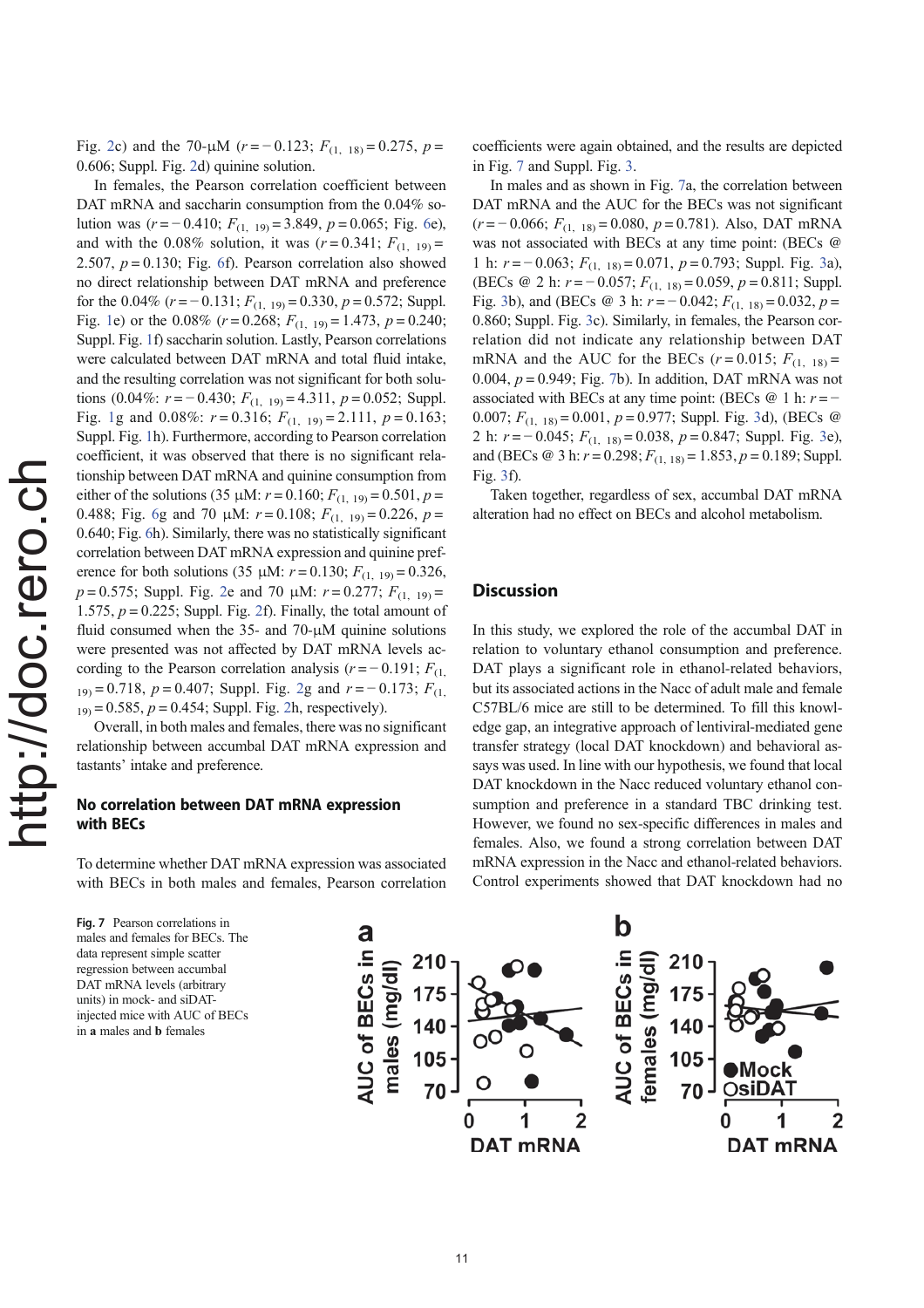effects on saccharin and quinine intake and preference as well as ethanol metabolism.

Our findings are partially consistent with the previous report that ethanol consumption and preference were reduced in DAT KO females but not in males, despite altered taste preference for saccharin and quinine (Savelieva et al. 2002). They also agree with the phenotype of prodynorphin knockouts, which, compared to WT mice, showed that increased ethanol consumption and preference in a TBC paradigm were associated with higher DAT gene expression in the VTA and SN (Femenia and Manzanares 2012). Together, these data suggest that accumbal DAT signaling modulates ethanol consumption and preference in mice regardless of the animals' sex. However, our results do not agree with previous studies reporting that DAT deletion increased ethanol consumption. In detail, Hall and colleagues reported that ablation of DAT increased ethanol consumption in males but not in females, although female heterozygote mice exhibited higher ethanol preferences and there was a trend for female KO mice to drink less ethanol and to have lower preferences (Hall et al. 2003). The reasons for these discrepancies are not clear. Nevertheless, one can speculate that the different genetic backgrounds of the mice used in these studies could, at least in part, explain the disparate results. In fact, DAT KO mice from Hall and colleagues' study were maintained on a mixed C57/129sv background. Interestingly, it was found that inbred C57BL/6J mice showed greater ethanol preference and consumption than  $C57BL/6J \times 129S4/SvJae F1$  hybrids when ethanol was continuously available (Lim et al. 2012), which is in line with previous studies comparing ethanol intake in B6 and 129 mice (Bachmanov et al. 1996; Belknap et al. 1993; Yoneyama et al. 2008). Also, procedural differences are most likely to account for these disagreements, such as the concentrations of the ethanol solutions used in the studies (up to 32% in the study by Hall and colleagues). Finally, environmental stressors such as ambient odors, noise, and vibrations that might certainly vary between animal facilities could alter ethanol consumption, suggesting that test standardization should be a major concern for future research to reconciliate these findings. Furthermore, a possible pitfall when using constitutive DAT KO animals is that mice may present altered phenotypic responses due to compensatory mechanisms to cope with the total absence of DAT expression in dopaminergic structures. Therefore, developing and producing conditional DAT KO animals could certainly help overcome these limitations.

In both mock- and siDAT-injected mice, we observed that females consumed more ethanol than males which is consistent with previously published studies. In fact, several studies reported that, compared to males, female mice consumed more of a high-ethanol concentration solution (10%) in a continuous access paradigm (Middaugh et al. 1999; Yoneyama et al. 2008). Also, female adenosine  $A_{2A}$ 

receptor KO mice showed increased consumption of solutions containing 6 and 10% ethanol (Naassila et al. 2002). It should be emphasized that the decreased ethanol consumption observed following accumbal DAT knockdown was associated with a significant decrease in ethanol preference, with control animals regardless of sex, showing high-ethanol preference ratios (> 50%), which was expected because this phenotype is significantly associated to the genetic background. In fact, our data are in line with those of Yoneyama and colleagues showing that among the 22 inbred mouse strains tested, the C57BL/6J mice showed the highest preference for the 10% ethanol solution (approximately 90%) (Yoneyama et al. 2008). Consequently, it is safe to speculate that the reduced ethanol preference observed in siDAT-injected mice was a clear indication of a low preference for the 10% ethanol solution over tap water.

Since it was originally introduced (Richter 1926), the TBC model has dominated studies of the neurobiology of alcohol drinking in rodents, and thus, a large body of literature exists using this procedure. Although this test can provide some very useful information about intensity, it is difficult to distinguish the intensity of the stimulus independent of its hedonic characteristics because it is the latter that drives the intake. In fact, Eylam and Spector found, using an operant-conditioning procedure, that the sodium chloride "NaCl" detection thresholds were lower than the concentration at which the same mice started to consistently avoid the stimulus in a standard TBS procedure (Eylam and Spector 2002). Therefore, even though mice could perceive low concentrations of NaCl, they seemingly exhibited no reliable preference or aversion for them. In contrast, detection thresholds for sucrose and glucose correspond, at least in mice, significantly with preference thresholds reported in the literature (Bachmanov et al. 2001) most probably because the emotional value of these stimuli increases significantly as soon as they are detected (Eylam and Spector 2004). Moreover, one main limitation of the long-term TBC procedure is that post-ingestive measures can influence intake and, consequently, might confound the interpretation of taste effects. Indeed, it has been reported that increased avoidance of phenylthiocarbamide (PTC) with ascending concentrations, by SWR/J mice, was most possibly due to the development of a conditioned aversion for PTC over consecutive intake tests, rather than the expression of unconditioned avoidance due to its taste (St John et al. 2005). Taken together, the outcomes from the TBC should be cautiously interpreted considering the limitations of this procedure. Regardless, our findings indicated that the difference in ethanol consumption and preference observed between mock and siDAT mice cannot be accredited, at least, to differences in total fluid intake.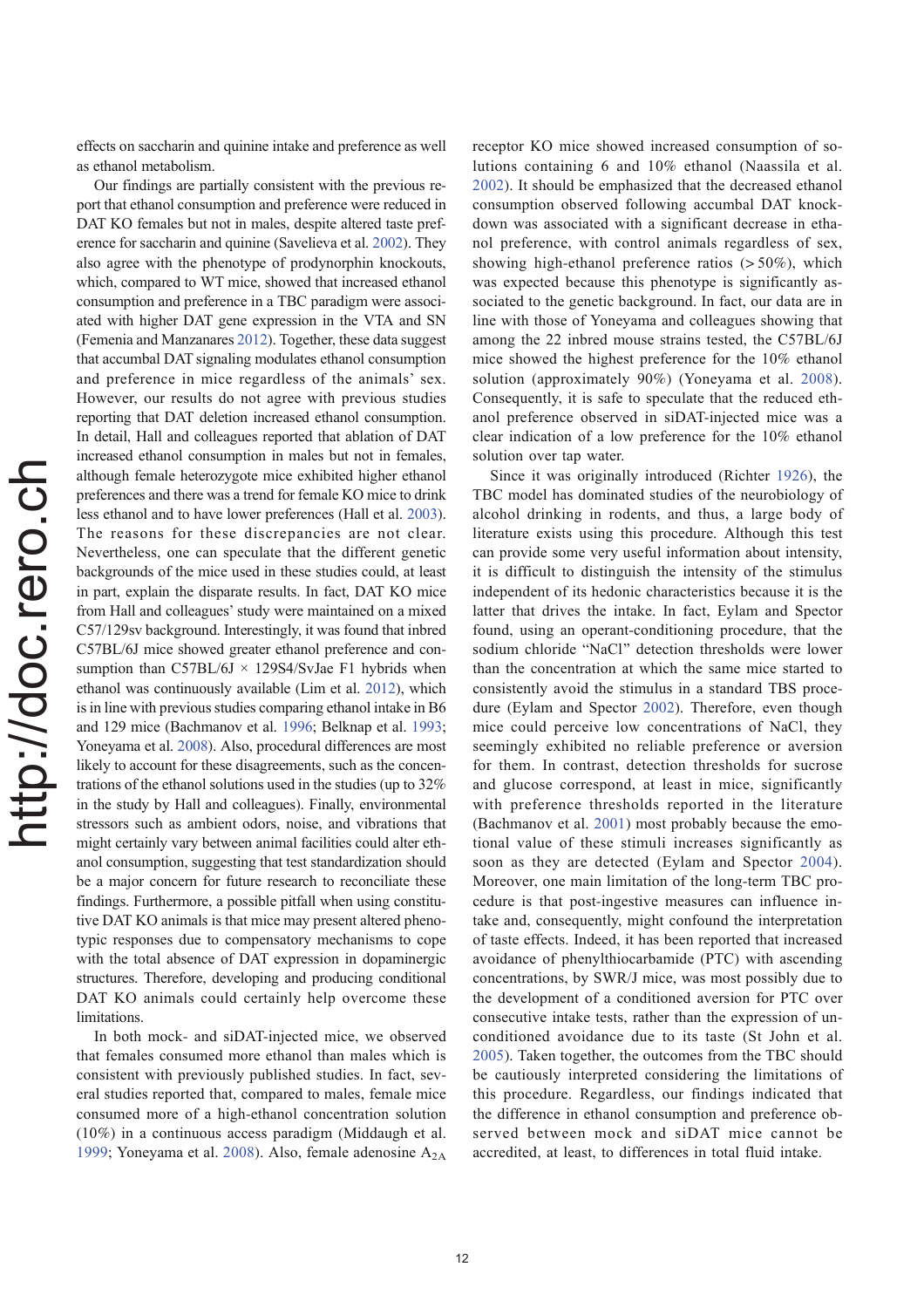It is probable that the palatability or taste sensitivity of ethanol varies between mock and siDAT groups. However, in our studies, there were no significant differences between the two groups of either preference for saccharin, or in avoidance of quinine solutions, suggesting that there were no differences in taste preference between groups. These results confirm and extend current data. Our finding that both C57BL/6 experimental groups had higher saccharin preference ratios is consistent with earlier results from our laboratory (Bahi 2017; Bahi et al. 2016). Consistent with our results, there is evidence that C57BL/6 mice have higher intakes of several sweet compounds, such as saccharin (Belknap et al. 1993). Interestingly, a positive correlation has been found between ethanol intake and sweet solution intake among other inbred strains of mice (Belknap et al. 1993) and rats (Stewart et al. 1994). However, our findings are at odds with the work of Costa and colleagues who tested both WT and DAT KO mice and found that the latter had stronger preference toward hedonically sweet tastant (sucrose 400 mM) in TBC test (Costa et al. 2007). Because these studies include an extensive variability of nutritive (sucrose) and nonnutritive (saccharin) sweeteners (Lush 1989), some of which are supposed to have no postingestive effects, the findings indicate that there is a genetically determined link between alcohol intake and sweet taste perception and we conclude that considerable caution must be exercised in interpreting the results using DAT KO mice.

Because, in humans, there is a significant link between predisposition to alcoholism and lower sensitivity to bitterness (Pelchat and Danowski 1992), and the fact that the taste of ethanol has a bitter component to rats (Kiefer et al. 1990), a preference for the bitter tastant (quinine) might predict increased ethanol consumption. Still, we found no indication for such connection. In fact, despite of the significant differences in ethanol intake between mock- and siDAT-injected mice, both groups showed significant and similar tendencies to avoid the two quinine solutions. However, our results are not in line with the observations that DAT KO mice exhibited no significant difference in licking between quinine and water (Costa et al. 2007), suggesting once again that these mice display reduced aversion to quinine. Thus, the altered taste sensitivity in DAT KO mice remains to be explained.

Several studies have used systemic injection of pharmacological agents or constitutive knockout mice gene to study the effects of genes on ethanol consumption and preference, and most of these studies also evaluated the probability that saccharin, or sucrose, or quinine preference had been affected (Crabbe et al. 2006). As in the current study, many of those studies used the same mice tested for ethanol consumption and preference to measure intake and preference for tastants. We propose that controlling ethanol preference studies for taste sensitivity, and preference or avoidance of other tastants, must be carefully interpreted if tastants are presented after ethanol. The safest way would be a between-subjects design for each tastant, starting with naive mice. Also, a serial procedure, using naive mice, in which saccharin preference is left to last could be a more adequate alternative as reported previously (Crabbe et al. 2011).

Our data reveal a significant decrease in alcohol intake and preference upon siDAT injection in the Nacc compared with mock controls. In this study, we used RT-PCR, rather than immunohistochemistry, to verify DAT accumbal knocked down. A caveat to this approach remains the possibility of a "miss" in one or more mice. Indeed, Pearson linear regression analysis indicated that some mice retained levels of DAT that were very similar to control mice. Therefore, we cannot exclude the possibility that DAT may have been primarily knocked down in the dorsomedial striatum rather than the ventral striatum and findings should be interpreted with caution. Regardless, our hypothesis is that DAT knockdown resulted in enhanced dopamine levels in the Nacc. In fact, increased extracellular dopamine concentrations in the Nacc in response to alcohol are a direct biochemical evidence of the incentive properties of alcohol (Di Chiara and Imperato 1988). Furthermore, using immunoprecipitation followed by mass spectrometry, ras-specific guanine-nucleotide releasing factor 2 (Rasgrf2) has been isolated as a binding partner of DAT (Maiya et al. 2007). One can speculate that reduced DAT expression, following shRNA injection, would be accompanied by a significant reduction of Rasgrf2 expression levels in the Nacc, because after subchronic alcohol treatment, DAT mRNA expression in Rasgrf2 KO mice decreased compared to WT levels (Easton et al. 2014). Interestingly, the work by Stacey and colleagues showed an absence of a accumbal dopamine response in Rasgrf2 KO and a clear reduction in alcohol-induced reinforcement in these mice (Stacey et al. 2012). Taken together, these data suggest that abnormal dopamine activity in the Nacc following DAT knockdown might, at least in part, account for the decreased motivational and rewarding effects of ethanol observed in these mice.

Mechanistically, about the reduction in ethanol intake and preference we observed following siRNA injection, we can hypothesize that DAT knockdown may be associated with higher accumbal extracellular dopamine levels because of altered DAT mRNA expression and, consequently, reduced uptake, like in DAT KO mice (Giros et al. 1996). Because increased dopamine levels were associated with disrupted and desensitized D2 autoreceptors (Giros et al. 1996), because operant ethanol selfadministration in D2 receptor KO mice was reduced (Risinger et al. 2000), and D2 receptor antagonism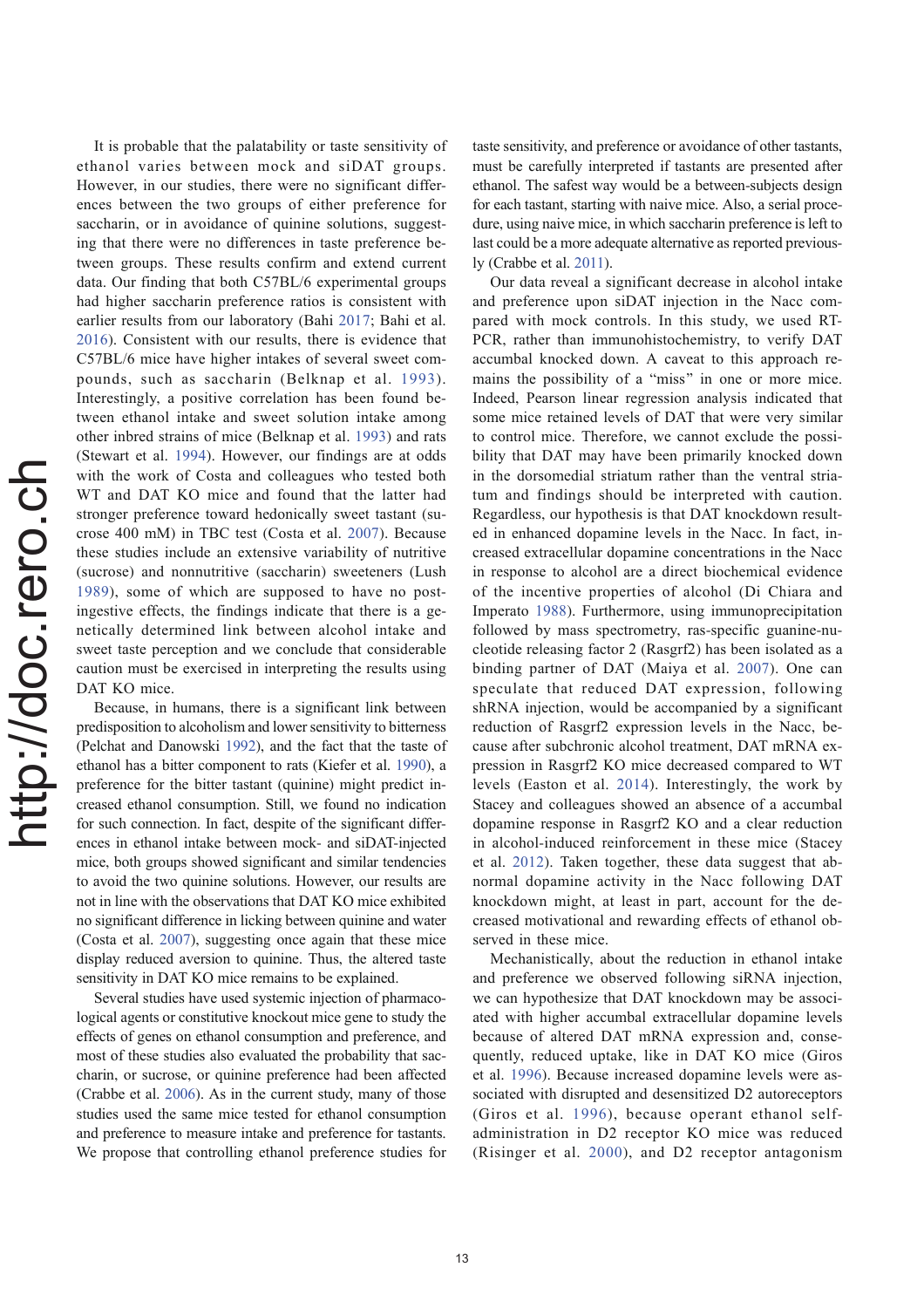decreased the acquisition of ethanol-induced conditioned taste aversion (Risinger et al. 1999), it is safe to speculate that altered D2 receptor expression and/or functions in the Nacc affected ethanol-related behaviors following DAT knockdown. In fact, many studies have suggested that low D2 receptors' availability is related with alcohol abuse. In fact, Volkow and colleagues showed that D2 receptors' availability was significantly higher in caudate and ventral striatum in nonalcoholic subjects with a family history of alcoholism than in nonalcoholic subjects with a negative family history, suggesting that higher D2 receptors' levels may be protective against alcoholism (Volkow et al. 2006). Also, preclinical studies demonstrated that injection of D2-expressing adenoviral vector, into the Nacc of rats previously trained to self-administer alcohol, was associated with marked reductions in alcohol consumption and preference (43 and 64%, respectively) (Thanos et al. 2001). The same group also reported that D2 overexpression significantly decreased alcohol consumption (48%) and preference (37%) in alcoholpreferring rats (Thanos et al. 2004), suggesting that high D2 receptor expression might protect against excessive alcohol intake and preference in subjects with prior history of alcoholism or in those who are genetically predisposed to self-administer alcohol.

These findings suggest a role for DAT as a possible therapeutic drug target that may tackle alcoholism and alcohol use disorders in humans. In fact, several DAT inhibitors are now available for treatment of other disorders such as obesity, narcolepsy, and ADHD. Therefore, there is already significant clinical experience in the use of these medications that could guide strategies for their use to treat alcoholism. Nevertheless, it will be crucial and indispensable to evaluate the risks associated with treatment against risks associated with continued use of the abused stimulant. Finally, data from both preclinical and clinical studies indicate that patients can be safely maintained on DAT inhibitors or substrates despite constant access to cocaine or other abuse stimulants [for review, see Howell and Negus 2014].

In conclusion, the present study establishes an important role for DAT in ethanol-related behaviors; also, we have demonstrated that, regardless of sex, the localized gene knockdown in the Nacc reduced voluntary ethanol intake and preference in a way that cannot be accredited to altered total fluid intake levels, taste preference/neophobia, or ethanol metabolism/absorption. Further research involving behavioral, biochemical, and electrophysiological assay will clarify the mechanism(s) by which DAT exerts its effects on ethanol consumption.

Acknowledgments The authors would like to acknowledge Mrs. Christine Deforel-Poncet and Dr. Frederic Boyer for their technical assistance with the lentiviral vectors' preparation. The authors are also grateful to Mr. Mohamed Shafiullah and Dr. Mahmoud Hag Ali from the Central Animal Facility for their advice on animal care and welfare.

Authors' contribution AB designed the study and wrote the protocol. AB and JLD managed the literature searches and analyses. AB undertook the statistical analysis, and AB and JLD wrote the first draft of the manuscript. All authors contributed to and have approved the final manuscript.

Role of the funding source AB was supported by grants from the UAE University (No. NP/13/05) and the National Research foundation (No. 31M082). JLD received grants from the Swiss National Science Foundation 3100-059350 and 3100AO-100686. The funders had no further role in study design, analysis, writing of the report, or in the decision to submit the paper for publication.

#### Compliance with ethical standards

Conflict of interest The authors declare that they have no conflict of interest.

Publisher's Note Springer Nature remains neutral with regard to jurisdictional claims in published maps and institutional affiliations.

## References

- Adriani W, Boyer F, Gioiosa L, Macri S, Dreyer JL, Laviola G (2009) Increased impulsive behavior and risk proneness following lentivirus-mediated dopamine transporter over-expression in rats' nucleus accumbens. Neuroscience 159:47–58
- Adriani W, Boyer F, Leo D, Canese R, Podo F, Perrone-Capano C, Dreyer JL, Laviola G (2010) Social withdrawal and gambling-like profile after lentiviral manipulation of DAT expression in the rat accumbens. Int J Neuropsychopharmacol 13:1329–1342
- Al Ameri M, Al Mansouri S, Al Maamari A, Bahi A (2014) The histone deacetylase (HDAC) inhibitor valproic acid reduces ethanol consumption and ethanol-conditioned place preference in rats. Brain Res 1583:122–131
- Bachmanov AA, Tordoff MG, Beauchamp GK (1996) Ethanol consumption and taste preferences in C57BL/6ByJ and 129/J mice. Alcohol Clin Exp Res 20:201–206
- Bachmanov AA, Tordoff MG, Beauchamp GK (2001) Sweetener preference of C57BL/6ByJ and 129P3/J mice. Chem Senses 26:905–913
- Bahi A (2016) The oxytocin receptor impairs ethanol reward in mice. Physiol Behav 139:321–327
- Bahi A (2017) Decreased anxiety, voluntary ethanol intake and ethanolinduced CPP acquisition following activation of the metabotropic glutamate receptor 8 "mGluR8". Pharmacol Biochem Behav 155: 32–42
- Bahi A, Al Mansouri S, Al Maamari E (2016) Nucleus accumbens lentiviral-mediated gain of function of the oxytocin receptor regulates anxiety- and ethanol-related behaviors in adult mice. Physiol Behav 164:249–258
- Bahi A, Boyer F, Bussard G, Dreyer JL (2005a) Silencing dopamine D3 receptors in the nucleus accumbens shell in vivo induces changes in cocaine-induced hyperlocomotion. Eur J Neurosci 21:3415–3426
- Bahi A, Boyer F, Gumy C, Kafri T, Dreyer JL (2004) In vivo gene delivery of urokinase-type plasminogen activator with regulatable lentivirus induces behavioural changes in chronic cocaine administration. Eur J Neurosci 20:3473–3488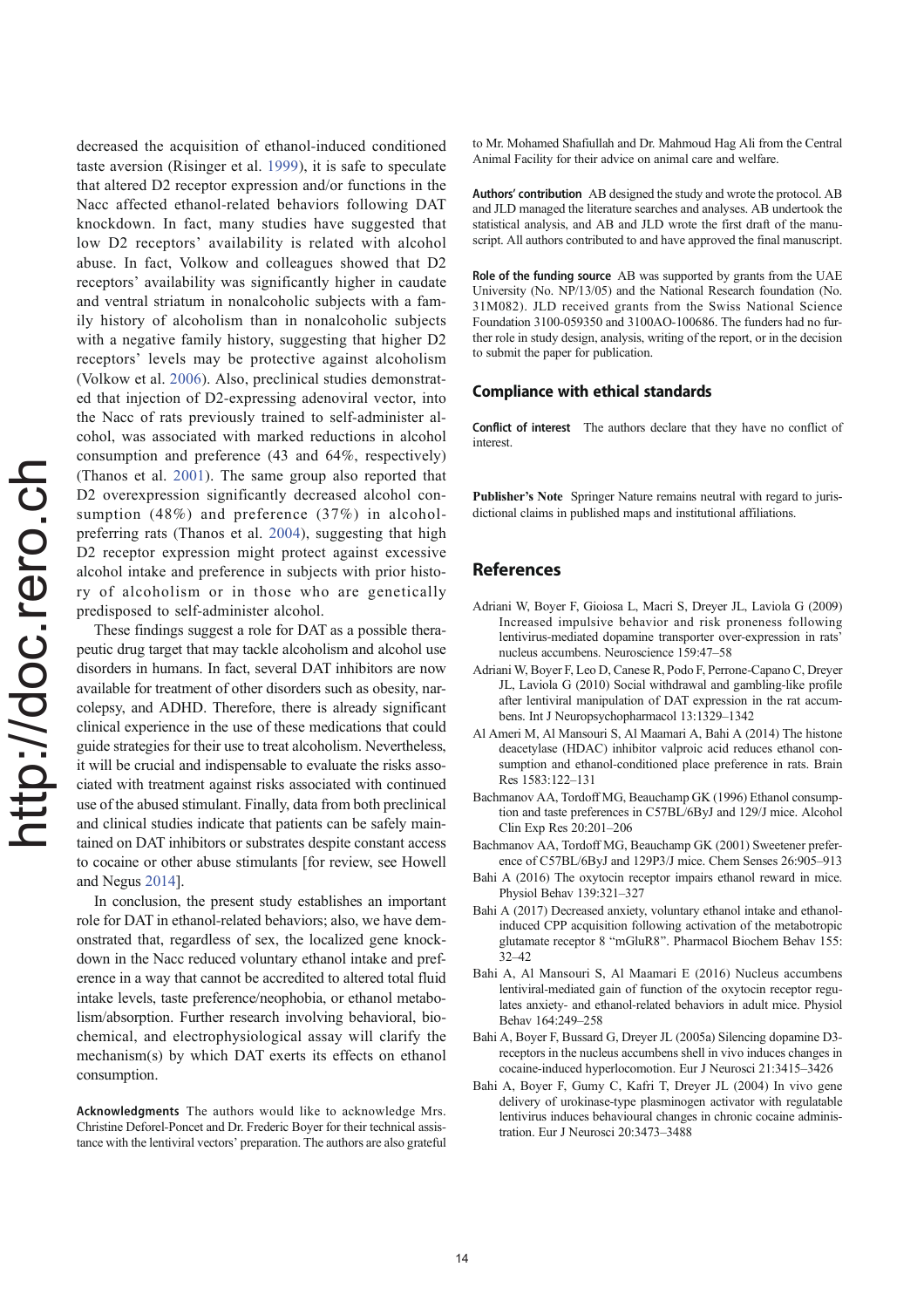- Bahi A, Boyer F, Kolira M, Dreyer JL (2005b) In vivo gene silencing of CD81 by lentiviral expression of small interference RNAs suppresses cocaine-induced behaviour. J Neurochem 92:1243–1255
- Bahi A, Dreyer JL (2012) Involvement of nucleus accumbens dopamine D1 receptors in ethanol drinking, ethanol-induced conditioned place preference, and ethanol-induced psychomotor sensitization in mice. Psychopharmacology 222:141–153
- BahiA, Dreyer JL (2014) Lentiviral vector-mediated dopamine d3 receptor modulationinthe rat brainimpairs alcoholintake and ethanol-induced conditioned place preference. Alcohol Clin Exp Res 38:2369–2376
- Bahi A, Nurulain SM, Ojha S (2014) Ethanol intake and ethanolconditioned place preference are reduced in mice treated with the bioflavonoid agent naringin. Alcohol 48:677–685
- Bahi A, Sadek B, Schwed SJ, Walter M, Stark H (2013) Influence of the novel histamine H(3) receptor antagonist ST1283 on voluntary alcohol consumption and ethanol-induced place preference in mice. Psychopharmacology 228:85–95
- Belknap JK, Crabbe JC, Young ER (1993) Voluntary consumption of ethanol in 15 inbred mouse strains. Psychopharmacology 112:503–510
- Benade V, Nirogi R, Bhyrapuneni G, Daripelli S, Ayyanki G, Irappanavar S, Ponnamaneni R, Manoharan A (2017) Mechanistic evaluation of tapentadol in reducing the pain perception using in-vivo brain and spinal cord microdialysis in rats. Eur J Pharmacol 809:224–230
- Benoit-Marand M, Jaber M, Gonon F (2000) Release and elimination of dopamine in vivo in mice lacking the dopamine transporter: functional consequences. Eur J Neurosci 12:2985–2992
- Bergstrom KA, Tupala E, Tiihonen J (2001) Dopamine transporter in vitro binding and in vivo imaging in the brain. Pharmacol Toxicol 88:287–293
- Boyer F, Dreyer JL (2008) The role of gamma-synuclein in cocaineinduced behaviour in rats. Eur J Neurosci 27:2938–2951
- Brunelin J, Fecteau S, Suaud-Chagny MF (2013) Abnormal striatal dopamine transmission in schizophrenia. Curr Med Chem 20:397–404
- Cartier E, Hamilton PJ, Belovich AN, Shekar A, Campbell NG, Saunders C, Andreassen TF, Gether U, Veenstra-Vanderweele J, Sutcliffe JS, Ulery-Reynolds PG, Erreger K, Matthies HJ, Galli A (2015) Rare autism-associated variants implicate syntaxin 1 (STX1 R26Q) phosphorylation and the dopamine transporter (hDAT R51W) in dopamine neurotransmission and behaviors. EBioMedicine 2:135–146
- Cass WA, Zahniser NR, Flach KA, Gerhardt GA (1993) Clearance of exogenous dopamine in rat dorsal striatum and nucleus accumbens: role of metabolism and effects of locally applied uptake inhibitors. J Neurochem 61:2269–2278
- Chen YC, Lai WS (2010) Behavioural phenotyping of dopamine transporter knockdown mice using local small interference RNA. Behav Brain Res 214:475–479
- Ciliax BJ, Drash GW, Staley JK, Haber S, Mobley CJ, Miller GW, Mufson EJ, Mash DC, Levey AI (1999) Immunocytochemical localization of the dopamine transporter in human brain. J Comp Neurol 409:38–56
- Costa RM, Gutierrez R, de Araujo IE, Coelho MR, Kloth AD, Gainetdinov RR, Caron MG, Nicolelis MA, Simon SA (2007) Dopamine levels modulate the updating of tastant values. Genes Brain Behav 6:314–320
- Crabbe JC, Harkness JH, Spence SE, Huang LC, Metten P (2012) Intermittent availability of ethanol does not always lead to elevated drinking in mice. Alcohol Alcohol 47:509–517
- Crabbe JC, Phillips TJ, Harris RA, Arends MA, Koob GF (2006) Alcohol-related genes: contributions from studies with genetically engineered mice. Addict Biol 11:195–269
- Crabbe JC, Spence SE, Brown LL, Metten P (2011) Alcohol preference drinking in a mouse line selectively bred for high drinking in the dark. Alcohol 45:427–440
- Crabbe JC, Wahlsten D, Dudek BC (1999) Genetics of mouse behavior: interactions with laboratory environment. Science 284:1670–1672
- Danilovich N, Mastrandrea LD, Cataldi L, Quattrin T (2014) Methylphenidate decreases fat and carbohydrate intake in obese teenagers. Obesity (Silver Spring) 22:781–785
- Di Chiara G, Imperato A (1988) Drugs abused by humans preferentially increase synaptic dopamine concentrations in the mesolimbic system of freely moving rats. Proc Natl Acad Sci U S A 85:5274–5278
- Dole VP (1986) On the relevance of animal models to alcoholism in humans. Alcohol Clin Exp Res 10:361–363
- Easton AC, Rotter A, Lourdusamy A, Desrivieres S, Fernandez-Medarde A, Biermann T, Fernandes C, Santos E, Kornhuber J, Schumann G, Muller CP (2014) Rasgrf2 controls dopaminergic adaptations to alcohol in mice. Brain Res Bull 109:143–150
- Eylam S, Spector AC (2002) The effect of amiloride on operantly conditioned performance in an NaCl taste detection task and NaCl preference in C57BL/6J mice. Behav Neurosci 116:149–159
- Eylam S, Spector AC (2004) Stimulus processing of glycine is dissociable from that of sucrose and glucose based on behaviorally measured taste signal detection in Sac 'taster' and 'non-taster' mice. Chem Senses 29:639–649
- Femenia T, Manzanares J (2012) Increased ethanol intake in prodynorphin knockout mice is associated to changes in opioid receptor function and dopamine transmission. Addict Biol 17:322–337
- Franklin KBJ, Paxinos G (1997) The mouse brain in stereotaxic coordinates. Academic Press, SanDiego
- Gainetdinov RR, Caron MG (2003) Monoamine transporters: from genes to behavior. Annu Rev Pharmacol Toxicol 43:261–284
- Gainetdinov RR, Mohn AR, Caron MG (2001) Genetic animal models: focus on schizophrenia. Trends Neurosci 24:527–533
- Gether U, Andersen PH, Larsson OM, Schousboe A (2006) Neurotransmitter transporters: molecular function of important drug targets. Trends Pharmacol Sci 27:375–383
- Giros B, Jaber M, Jones SR, Wightman RM, Caron MG (1996) Hyperlocomotion and indifference to cocaine and amphetamine in mice lacking the dopamine transporter. Nature 379:606–612
- Hall FS, Sora I, Uhl GR (2003) Sex-dependent modulation of ethanol consumption in vesicular monoamine transporter 2 (VMAT2) and dopamine transporter (DAT) knockout mice. Neuropsychopharmacology 28:620–628
- Hesse S, Muller U, Lincke T, Barthel H, Villmann T, Angermeyer MC, Sabri O, Stengler-Wenzke K (2005) Serotonin and dopamine transporter imaging in patients with obsessive-compulsive disorder. Psychiatry Res 140:63–72
- Hirth N, Meinhardt MW, Noori HR, Salgado H, Torres-Ramirez O, Uhrig S, Broccoli L, Vengeliene V, Rossmanith M, Perreau-Lenz S, Kohr G, Sommer WH, Spanagel R, Hansson AC (2016) Convergent evidence from alcohol-dependent humans and rats for a hyperdopaminergic state in protracted abstinence. Proc Natl Acad Sci U S A 113:3024–3029
- Howell LL, Negus SS (2014) Monoamine transporter inhibitors and substrates as treatments for stimulant abuse. Adv Pharmacol 69:129– 176
- Kasahara Y, Arime Y, Kubo Y, Fukui A, Sora I (2011) Neuronal development of the hyperdopaminergic animal model. Nihon Shinkei Seishin Yakurigaku Zasshi 31:195–199
- Kiefer SW, Bice PJ, Orr MR, Dopp JM (1990) Similarity of taste reactivity responses to alcohol and sucrose mixtures in rats. Alcohol 7: 115–120
- Kume K, Kume S, Park SK, Hirsh J, Jackson FR (2005) Dopamine is a regulator of arousal in the fruit fly. J Neurosci 25:7377–7384
- Laine TP, Ahonen A, Torniainen P, Heikkila J, Pyhtinen J, Rasanen P, Niemela O, Hillbom M (1999) Dopamine transporters increase in human brain after alcohol withdrawal. Mol Psychiatry 4:189–191 104-5
- Li B, Arime Y, Hall FS, Uhl GR, Sora I (2010) Impaired spatial working memory and decreased frontal cortex BDNF protein level in dopamine transporter knockout mice. Eur J Pharmacol 628:104–107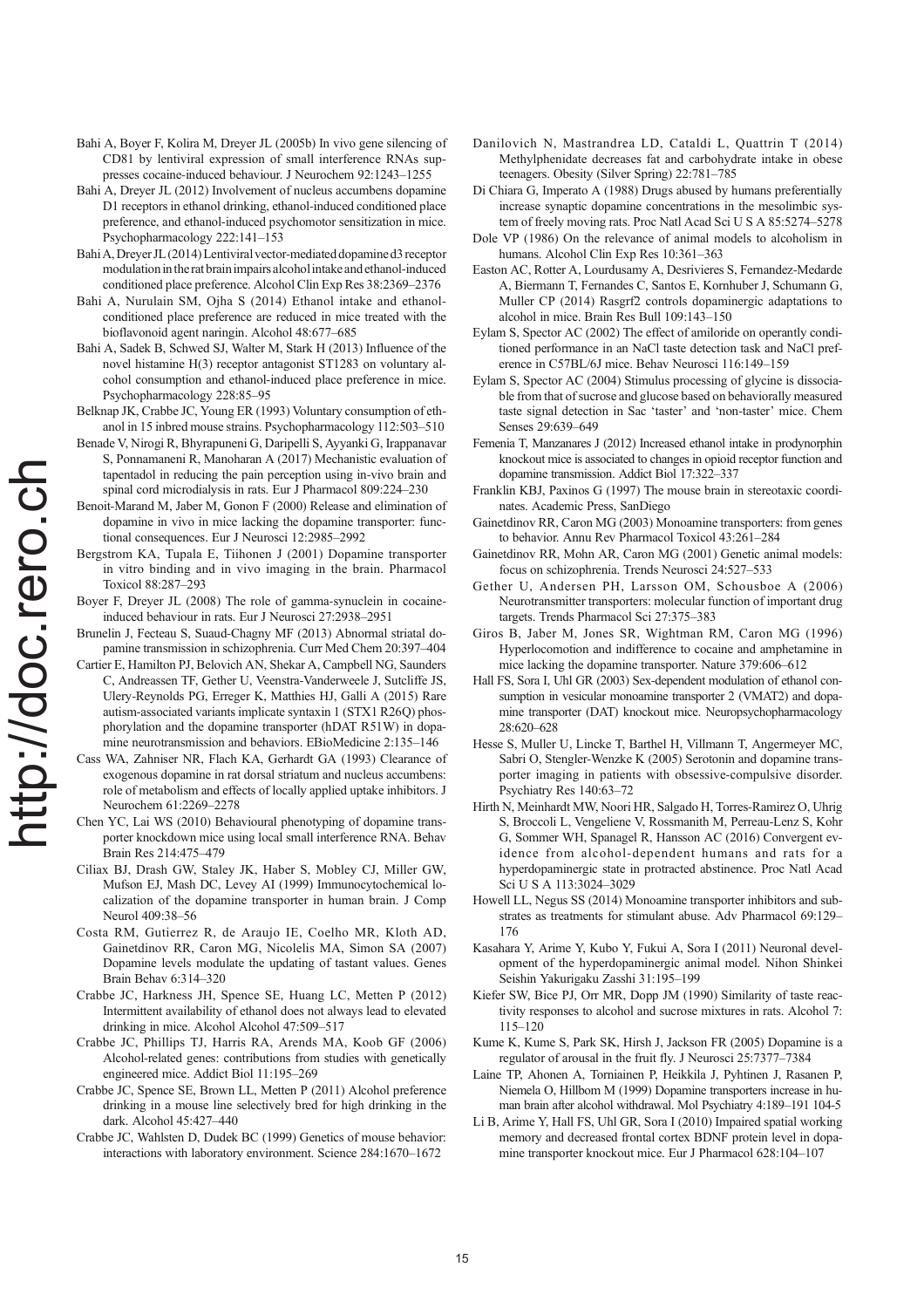- Li TK, Lumeng L, McBride WJ, Waller MB (1979) Progress toward a voluntary oral consumption model of alcoholism. Drug Alcohol Depend 4:45–60
- Lim JP, Zou ME, Janak PH, Messing RO (2012) Responses to ethanol in C57BL/6 versus C57BL/6 x 129 hybrid mice. Brain Behav 2:22–31
- Liu H, Dong F, Meng Z, Zhang B, Tan J, Wang Y (2010) Evaluation of Tourette's syndrome by (99m)Tc-TRODAT-1 SPECT/CT imaging. Ann Nucl Med 24:515–521
- Lush IE (1989) The genetics of tasting in mice. VI. Saccharin, acesulfame, dulcin and sucrose. Genet Res 53:95–99
- Ma SY, Ciliax BJ, Stebbins G, Jaffar S, Joyce JN, Cochran EJ, Kordower JH, Mash DC, Levey AI, Mufson EJ (1999) Dopamine transporterimmunoreactive neurons decrease with age in the human substantia nigra. J Comp Neurol 409:25–37
- Madras BK, Miller GM, Fischman AJ (2005) The dopamine transporter and attention-deficit/hyperactivity disorder. Biol Psychiatry 57:1397–1409
- Maiya R, Ponomarev I, Linse KD, Harris RA, Mayfield RD (2007) Defining the dopamine transporter proteome by convergent biochemical and in silico analyses. Genes Brain Behav 6:97–106
- Middaugh LD, Kelley BM, Bandy AL, McGroarty KK (1999) Ethanol consumption by C57BL/6 mice: influence of gender and procedural variables. Alcohol 17:175–183
- Morice E, Denis C, Giros B, Nosten-Bertrand M (2010) Evidence of long-term expression of behavioral sensitization to both cocaine and ethanol in dopamine transporter knockout mice. Psychopharmacology 208:57–66
- Moron JA, Brockington A, Wise RA, Rocha BA, Hope BT (2002) Dopamine uptake through the norepinephrine transporter in brain regions with low levels of the dopamine transporter: evidence from knock-out mouse lines. J Neurosci 22:389–395
- Muller-Vahl KR, Loeber G, Kotsiari A, Muller-Engling L, Frieling H (2017) Gilles de la Tourette syndrome is associated with hypermethylation of the dopamine D2 receptor gene. J Psychiatr Res 86:1–8
- Naassila M, Ledent C, Daoust M (2002) Low ethanol sensitivity and increased ethanol consumption in mice lacking adenosine A2A receptors. J Neurosci 22:10487–10493
- Pelchat ML, Danowski S (1992) A possible genetic association between PROP-tasting and alcoholism. Physiol Behav 51:1261–1266
- Perona MT, Waters S, Hall FS, Sora I, Lesch KP, Murphy DL, Caron M, Uhl GR (2008) Animal models of depression in dopamine, serotonin, and norepinephrine transporter knockout mice: prominent effects of dopamine transporter deletions. Behav Pharmacol 19:566–574
- Pogarell O, Poepperl G, Mulert C, Hamann C, Sadowsky N, Riedel M, Moeller HJ, Hegerl U, Tatsch K (2005) SERT and DAT availabilities under citalopram treatment in obsessive-compulsive disorder (OCD). Eur Neuropsychopharmacol 15:521–524
- Pogorelov VM, Rodriguiz RM, Insco ML, Caron MG, Wetsel WC (2005) Novelty seeking and stereotypic activation of behavior in mice with disruption of the Dat1 gene. Neuropsychopharmacology 30:1818– 1831
- Ralph RJ, Paulus MP, Fumagalli F, Caron MG, Geyer MA (2001) Prepulse inhibition deficits and perseverative motor patterns in dopamine transporter knock-out mice: differential effects of D1 and D2 receptor antagonists. J Neurosci 21:305–313
- Richtand NM, Kelsoe JR, Segal DS, Kuczenski R (1995) Regional quantification of dopamine transporter mRNA in rat brain using a ribonuclease protection assay. Neurosci Lett 200:73–76
- Richter CP (1926) A study of the effect of moderate doses of alcohol on the growth and behavior of the rat. J Exp Zool 44:397–418
- Risinger FO, Brown MM, Oakes RA, Love JA (1999) Effects of haloperidol or SCH-23390 on ethanol-induced conditioned taste aversion. Alcohol 18:139–145
- Risinger FO, Freeman PA, Rubinstein M, Low MJ, Grandy DK (2000) Lack of operant ethanol self-administration in dopamine D2 receptor knockout mice. Psychopharmacology 152:343–350
- Rosenwasser AM, Fixaris MC, Crabbe JC, Brooks PC, Ascheid S (2013) Escalation of intake under intermittent ethanol access in diverse mouse genotypes. Addict Biol 18:496–507
- Salvatore MF, Hudspeth O, Arnold LE, Wilson PE, Stanford JA, MacTutus CF, Booze RM, Gerhardt GA (2004) Prenatal cocaine exposure alters potassium-evoked dopamine release dynamics in rat striatum. Neuroscience 123:481–490
- Sander T, Harms H, Podschus J, Finckh U, Nickel B, Rolfs A, Rommelspacher H, Schmidt LG (1997) Allelic association of a dopamine transporter gene polymorphism in alcohol dependence with withdrawal seizures or delirium. Biol Psychiatry 41: 299–304
- Savelieva KV, Caudle WM, Findlay GS, Caron MG, Miller GW (2002) Decreased ethanol preference and consumption in dopamine transporter female knock-out mice. Alcohol Clin Exp Res 26:758–764
- Schmitt KC, Reith ME (2010) Regulation of the dopamine transporter: aspects relevant to psychostimulant drugs of abuse. Ann N Y Acad Sci 1187:316–340
- St John SJ, Pour L, Boughter JD Jr (2005) Phenylthiocarbamide produces conditioned taste aversions in mice. Chem Senses 30:377–382
- Stacey D, Bilbao A, Maroteaux M, Jia T, Easton AC, Longueville S, Nymberg C, Banaschewski T, Barker GJ, Buchel C, Carvalho F, Conrod PJ, Desrivieres S, Fauth-Buhler M, Fernandez-Medarde A, Flor H, Gallinat J, Garavan H, Bokde AL, Heinz A, Ittermann B, Lathrop M, Lawrence C, Loth E, Lourdusamy A, Mann KF, Martinot JL, Nees F, Palkovits M, Paus T, Pausova Z, Rietschel M, Ruggeri B, Santos E, Smolka MN, Staehlin O, Jarvelin MR, Elliott P, Sommer WH, Mameli M, Muller CP, Spanagel R, Girault JA, Schumann G (2012) RASGRF2 regulates alcohol-induced reinforcement by influencing mesolimbic dopamine neuron activity and dopamine release. Proc Natl Acad Sci U S A 109: 21128–21133
- Stewart RB, Russell RN, Lumeng L, Li TK, Murphy JM (1994) Consumption of sweet, salty, sour, and bitter solutions by selectively bred alcohol-preferring and alcohol-nonpreferring lines of rats. Alcohol Clin Exp Res 18:375–381
- Szot P, White SS, Veith RC (1997) Effect of pentylenetetrazol on the expression of tyrosine hydroxylase mRNA and norepinephrine and dopamine transporter mRNA. Brain Res Mol Brain Res 44:46–54
- Thanos PK, Taintor NB, Rivera SN, Umegaki H, Ikari H, Roth G, Ingram DK, Hitzemann R, Fowler JS, Gatley SJ, Wang GJ, Volkow ND (2004) DRD2 gene transfer into the nucleus accumbens core of the alcohol preferring and nonpreferring rats attenuates alcohol drinking. Alcohol Clin Exp Res 28:720–728
- Thanos PK, Volkow ND, Freimuth P, Umegaki H, Ikari H, Roth G, Ingram DK, Hitzemann R (2001) Overexpression of dopamine D2 receptors reduces alcohol self-administration. J Neurochem 78: 1094–1103
- Tiihonen J, Vilkman H, Rasanen P, Ryynanen OP, Hakko H, Bergman J, Hamalainen T, Laakso A, Haaparanta-Solin M, Solin O, Kuoppamaki M, Syvalahti E, Hietala J (1998) Striatal presynaptic dopamine function in type 1 alcoholics measured with positron emission tomography. Mol Psychiatry 3:156–161
- Tomita J, Ueno T, Mitsuyoshi M, Kume S, Kume K (2015) The NMDA receptor promotes sleep in the fruit fly, Drosophila melanogaster. PLoS One 10:e0128101
- Ueno T, Tomita J, Kume S, Kume K (2012) Dopamine modulates metabolic rate and temperature sensitivity in Drosophila melanogaster. PLoS One 7:e31513
- Volkow ND, Wang GJ, Begleiter H, Porjesz B, Fowler JS, Telang F, Wong C, Ma Y, Logan J, Goldstein R, Alexoff D, Thanos PK (2006) High levels of dopamine D2 receptors in unaffected